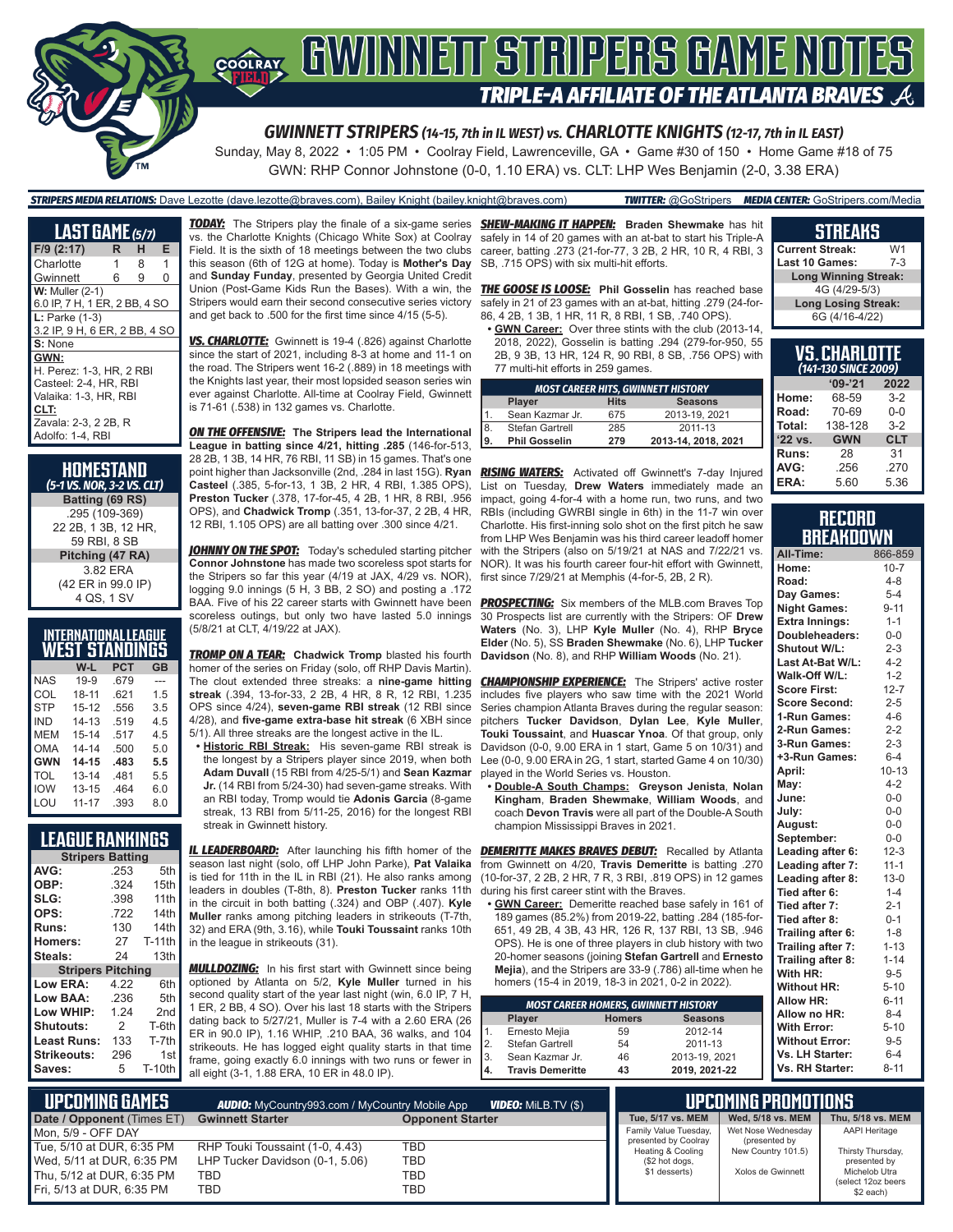



### *SUNDAY, MAY 8, 2022 VS. CHARLOTTE*

| <b>MANAGER MATT TUIASOSOPO</b>                                                                                                                                                                                                                                                                                                                                                                                                                                                                                                                                                                                                                                                                                                                                                                                                                                                                                                                                                                                                                                                                                                                                                                                                                                                                                                                                                                                                                                                                                                                               | <b>VS. 2022 OPPONENTS</b>                                                                                                                                                                                                                                                                                                                                                                                                                                                                                                                                                                                                                                                                                                                                 |
|--------------------------------------------------------------------------------------------------------------------------------------------------------------------------------------------------------------------------------------------------------------------------------------------------------------------------------------------------------------------------------------------------------------------------------------------------------------------------------------------------------------------------------------------------------------------------------------------------------------------------------------------------------------------------------------------------------------------------------------------------------------------------------------------------------------------------------------------------------------------------------------------------------------------------------------------------------------------------------------------------------------------------------------------------------------------------------------------------------------------------------------------------------------------------------------------------------------------------------------------------------------------------------------------------------------------------------------------------------------------------------------------------------------------------------------------------------------------------------------------------------------------------------------------------------------|-----------------------------------------------------------------------------------------------------------------------------------------------------------------------------------------------------------------------------------------------------------------------------------------------------------------------------------------------------------------------------------------------------------------------------------------------------------------------------------------------------------------------------------------------------------------------------------------------------------------------------------------------------------------------------------------------------------------------------------------------------------|
| <b>Matt Tuiasosopo</b> is in his second season as the manager of the Stripers in 2022<br>He was named the seventh manager in Gwinnett history on 3/30/21, making him<br>the first former Gwinnett player to manage the club (played OF/1B from 2016-17)<br>In 2021, he guided the Stripers to a 71-58 record (3rd in Triple-A East Southeast<br>Division)  On 5/4/21 at Charlotte, he became the youngest manager in Gwinnett<br>history (34 years, 11 months, 25 days)  From 7/8/21-9/21/21, his Stripers owned<br>the best record in Triple-A Baseball (45-19, .703)  Began his managerial career<br>with Class-A Rome in 2019, earning Atlanta's Bobby Cox Award for Minor League                                                                                                                                                                                                                                                                                                                                                                                                                                                                                                                                                                                                                                                                                                                                                                                                                                                                         | Home<br>Road<br>Total<br>Home<br>Road<br>Total<br><b>IND</b><br>$0-0$<br>$0-0$<br><b>BUF</b><br>$0-0$<br>$0-0$<br>$0-0$<br>$0-0$<br>LOU<br><b>CLT</b><br>$0-0$<br>$0-0$<br>$3 - 2$<br>$0-0$<br>$3-2$<br>$0-0$<br><b>MEM</b><br>$3 - 3$<br>$3 - 3$<br><b>DUR</b><br>$0-0$<br>$0-0$<br>$0-0$<br>$0-0$<br><b>NAS</b><br>$2 - 4$<br>$0-0$<br>$0-0$<br>$1 - 5$<br>$2 - 4$<br>JAX<br>$1 - 5$<br>LHV<br>$0-0$<br>$0-0$<br>$0-0$<br><b>NOR</b><br>$5 - 1$<br>$0-0$<br>$5 - 1$<br><b>WEST</b><br>$2 - 4$<br>$3 - 3$<br>$5-7$<br><b>EAST</b><br>$8 - 3$<br>$1-5$<br>$9 - 8$                                                                                                                                                                                         |
| Manager of the Year  Coached at the Braves' Alternate Training Site in 2020.<br>Tuiasosopo's Managerial Career<br>W-L<br><b>PCT</b><br><b>Playoffs</b><br>Games<br>With Gwinnett (2 Seasons):<br>158<br>85-73<br>.538<br>0<br>MiLB Career (3 Seasons):<br>297<br>150-147<br>.505<br>0                                                                                                                                                                                                                                                                                                                                                                                                                                                                                                                                                                                                                                                                                                                                                                                                                                                                                                                                                                                                                                                                                                                                                                                                                                                                        |                                                                                                                                                                                                                                                                                                                                                                                                                                                                                                                                                                                                                                                                                                                                                           |
| EJECTIONS (3)<br>Date/Inning<br>Player/Coach<br><b>Umpire</b><br><b>MGR Matt Tuiasosopo</b><br>4/23 at JAX / 6th Inning<br><b>HP Matt Brown</b><br>LF Phil Gosselin<br>5/7 vs. CLT / 2nd Inning<br>HP Takahito Matsuda<br><b>MGR Matt Tuiasosopo</b><br>5/7 vs. CLT / 2nd Inning<br><b>HP Takahito Matsuda</b>                                                                                                                                                                                                                                                                                                                                                                                                                                                                                                                                                                                                                                                                                                                                                                                                                                                                                                                                                                                                                                                                                                                                                                                                                                               | LAST AT-BAT WINS (4)<br>The Stripers are 4-2 (.667) in games decided in the last at-bat in 2022.<br>Date/Opponent<br><b>Score</b><br>Game-Winning Play (*=Walk-Off)<br>4/15 vs. Nashville<br>$2-1$ (8th)<br>Contreras 2-out RBI double<br>4/23 at Jacksonville<br>10-8 (10th)<br>Shewmake scored on error (C Quintana, throwing)<br>4/26 vs. Norfolk<br>7-6 (9th)<br>Valaika 1-out sacrifice fly*<br>5/5 vs. Charlotte<br>$3-2(8th)$<br>Tromp 2-out RBI double                                                                                                                                                                                                                                                                                            |
| <b>TEAM DEFENSE (7TH IN INTERNATIONAL LEAGUE)</b><br><b>PCT</b><br>G<br><b>TC</b><br>PO<br>A<br>E.<br><b>DP</b><br><b>TP</b><br>.984<br>29<br>1065<br>770<br>278<br>17<br>26<br>$\mathbf 0$<br><b>ER</b><br>INN.<br><b>ERA</b><br>W-L<br><b>SHO</b><br><b>Catchers</b><br><b>SB</b><br>$\mathsf{cs}$<br><b>ATT</b><br><b>PCT</b><br>PB                                                                                                                                                                                                                                                                                                                                                                                                                                                                                                                                                                                                                                                                                                                                                                                                                                                                                                                                                                                                                                                                                                                                                                                                                       |                                                                                                                                                                                                                                                                                                                                                                                                                                                                                                                                                                                                                                                                                                                                                           |
| Casteel, Ryan<br>6<br>$\overline{7}$<br>2<br>28<br>4.13<br>$3 - 4$<br>$\mathbf{1}$<br>.143<br>61.0<br>$\mathbf{1}$<br>Contreras, William<br>$\overline{1}$<br>15<br>$\overline{c}$<br>38<br>4.82<br>$4 - 4$<br>$\mathbf 0$<br>14<br>.067<br>71.0                                                                                                                                                                                                                                                                                                                                                                                                                                                                                                                                                                                                                                                                                                                                                                                                                                                                                                                                                                                                                                                                                                                                                                                                                                                                                                             | <b>GWINNETT PLAYERS USED (40 IN 2022)</b>                                                                                                                                                                                                                                                                                                                                                                                                                                                                                                                                                                                                                                                                                                                 |
| Tromp, Chadwick<br>3<br>0<br>124.0<br>$7 - 7$<br>$\mathbf{1}$<br>15<br>18<br>.167<br>54<br>3.92<br>5<br>$\overline{2}$<br>35<br>40<br>$\overline{\mathbf{4}}$<br>4.22<br>$14 - 15$<br>Total:<br>.125<br>120<br>256.0<br>Dean (5), H. Perez (1), Tucker (1)<br><b>Outfield Assists (7):</b><br>Pitcher Pickoffs (5):<br>Muller (3), Kingham (2)<br><b>Catcher Pickoffs (0):</b><br><b>STARTS</b><br><b>By Batting Order</b><br>Gosselin (11), DeShields (10), Acuña Jr. (6), Waters (2)<br>1:                                                                                                                                                                                                                                                                                                                                                                                                                                                                                                                                                                                                                                                                                                                                                                                                                                                                                                                                                                                                                                                                 | Pitchers (21)<br>Position (19)<br>Alaniz, R.J.<br>Winans, Allan<br>Acuña Jr., Ronald<br>Waters, Drew<br>Woods, William<br>Brach, Brad<br>Casteel, Ryan<br>Contreras, William<br>Brennan, Brandon<br>Ynoa, Huascar<br>Burrows, Thomas<br>Dean, Justin<br>Cruz, Jesus<br>Demeritte, Travis<br>Davidson, Tucker<br>DeShields, Delino<br>De La Cruz, Jasseel<br>Dickerson, Alex<br>Elder, Bryce<br>Goins, Ryan<br>Elledge, Seth<br>Gonzalez, Yariel<br>Johnstone, Connor<br>Gosselin, Phil<br>Kingham, Nolan<br>Jenista, Greyson<br>Lee, Dylan<br>Nogowski, John<br>Muller, Kyle<br>Pabst, Arden<br>Sittinger, Brandyn<br>Perez, Hernan<br>Stephens, Jackson<br>Shewmake, Braden<br>Tonkin, Michael<br>Tromp, Chadwick<br>Toussaint, Touki<br>Tucker, Preston |
| 2:<br>Shewmake (11), Gosselin (8), Tucker (4), Valaika (4), Goins (2)<br>Demeritte (12), Tucker (8), Valaika (7), H. Perez (2)                                                                                                                                                                                                                                                                                                                                                                                                                                                                                                                                                                                                                                                                                                                                                                                                                                                                                                                                                                                                                                                                                                                                                                                                                                                                                                                                                                                                                               | Vincent, Nick<br>Valaika, Pat                                                                                                                                                                                                                                                                                                                                                                                                                                                                                                                                                                                                                                                                                                                             |
| Contreras (6), Nogowski (6), Valaika (5), Dickerson (4), H. Perez (4), Tucker (4)<br>4:<br>Contreras (6), Valaika (6), Nogowski (5), Y. Gonzalez (4), Dickerson (2),<br>5:<br>Gosselin (2), Jenista (1), H. Perez (1), Shewmake (1), Tucker (1)<br>Shewmake (8), Jenista (7), Nogowski (6), Tromp (3), Valaika (2), Goins (1),<br>6:<br>Gosselin (1), Tucker (1)<br>Jenista (8), DeShields (5), Goins (4), Tromp (4), Casteel (2), Y. Gonzalez (2),<br>7:<br>Nogowski (2), Gosselin (1), Tucker (1)<br>Goins (7), Casteel (6), Tromp (6), Jenista (4), Y. Gonzalez (3), Nogowski (2),<br>8:<br>Pabst (1)<br>Dean (15), DeShields (6), Goins (5), Y. Gonzalez (2), Tromp (1)<br>9:<br><b>By Position</b><br>Tromp (14), Contreras (8), Casteel (7)<br>C:<br>Nogowski (20), Jenista (4), Gosselin (2), Casteel (1), H. Perez (1), Valaika (1)<br>1B:<br>Valaika (12), Goins (11), H. Perez (3), Gosselin (2), Y. Gonzalez (1)<br>2B:<br>Gosselin (11), Y. Gonzalez (9), Valaika (6), H. Perez (2), Goins (1)<br>3B:<br>Shewmake (20), Goins (7), Valaika (2)<br>SS:<br>LF: Tucker (13), Gosselin (4), Demeritte (3), Jenista (3), DeShields (2), Contreras (1),<br>Dean (1), Dickerson (1), Nogowski (1)<br>CF: DeShields (18), Dean (10), Waters (1)<br>RF: Jenista (10), Demeritte (8), Acuña Jr. (4), Dean (4), Contreras (1), H. Perez (1),<br>Tucker (1)<br>DH: Dickerson (5), Tucker (5), Gosselin (3), Jenista (3), Valaika (3), Acuña Jr. (2),<br>Contreras (2), DeShields (1), Demeritte (1), Y. Gonzalez (1), Nogowski (1),<br>Pabst (1), Waters (1) | Italics = Player no longer in Braves organization<br><b>BASS-LANTA</b><br>Nine players have played for both Gwinnett and Atlanta in 2022 (*=MLB debut):<br>Contreras, William (C)<br>Davidson, Tucker (LHP)<br>Demeritte, Travis (OF)<br>Dickerson, Alex (OF)<br>Elder, Bryce (RHP)*<br>Muller, Kyle (LHP)<br>Stephens, Jackson (RHP)<br>Woods, William (RHP)*<br>Ynoa, Huascar (RHP)<br><u>ATLANTA BRAVES REHAB ASSIGNMENTS (1 IN 2022)</u><br>Injury (IL Date)<br><b>Rehab Dates</b><br><b>Player</b><br>Right ACL Tear (7/11/21)<br>Ronald Acuña Jr. (OF)<br>4/19-4/28 (6G)                                                                                                                                                                            |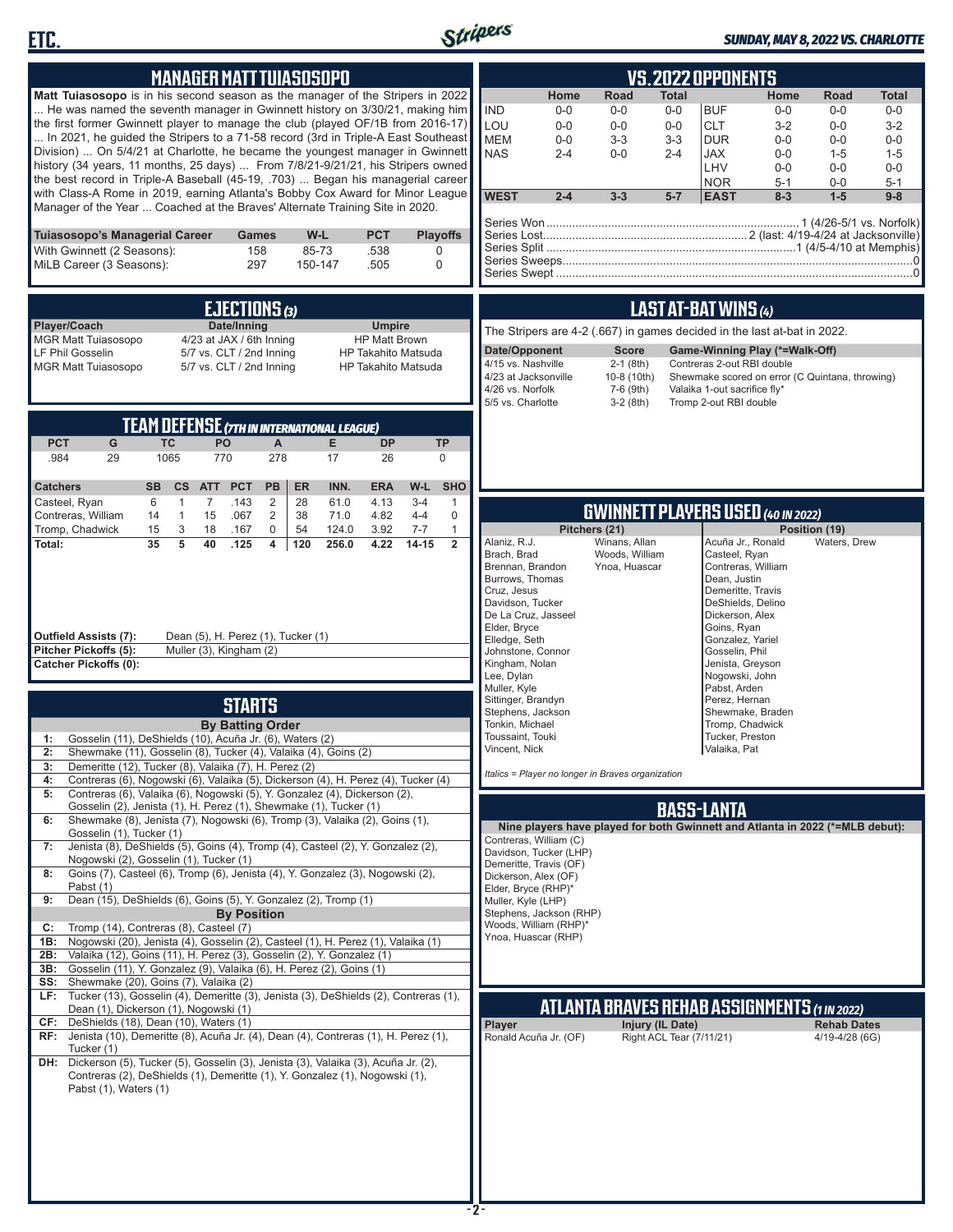### **STARTING PITCHER**



#### *SUNDAY, MAY 8, 2022 VS. CHARLOTTE*

### **51****CONNOR Johnstone BIO ON PAGE 58 OF MEDIA GUIDE**

| $B/T$ : | R/R   | <b>BORN:</b> 10/4/94 in San Diego, CA (age 27)                     |
|---------|-------|--------------------------------------------------------------------|
| HT:     | $6-1$ | <b>ACQUIRED:</b> Braves' 21st Round Pick in 2017 June draft out of |
| WT:     | 195   | Wake Forest University (Winston-Salem, NC).                        |

*TODAY'S START:* **Connor Johnstone** makes his eighth appearance and third start of the season in the finale of a six-game series vs. Charlotte.

- **• GWN Career:** It is his 53rd career appearance (23rd start) with Gwinnett dating back to 2018 (7-8, 4.31 ERA, .253 BAA, 1 SV).
- **• Triple-A Splits:** Makes his 23rd career Triple-A start (3-8, 5.05 ERA) ... Makes his 27th career appearance (11th start) at Coolray Field (2-4, 5.57 ERA) ... Makes his 15th career Triple-A day game appearance (3-2, 4.45 ERA).
- **• Last Win:** Is seeking his first win as a starter with Gwinnett since 5/8/21 at Charlotte (5.0 IP, 1 H, 0 R, 0 BB, 5 SO in 7-3 victory).

*2022 SEASON:* Johnstone was a member of Gwinnett's Opening Night roster for the third time in his career (also in 2019 and 2021) ... **4/19 at JAX:** Made his first spot start of the year (ND, 5.0 IP, 1 H, 0 R, 2 BB, 0 SO in 2-0 loss), his sixth career outing of 5.0-or-more innings with the Stripers ... **4/29 vs. NOR:** Ran his scoreless innings streak as a starter to 9.0 IP (ND, 4.0 IP, 4 H, 0 R, 1 BB, 2 SO in 8-0 win) ... **5/5 vs. CLT:** Notched his first career Triple-A save (1.0 IP, 0 H, 0 R in 3-2 win).

*2022 SPRING TRAINING:* He appeared once for the Braves, earning a save on 3/28 vs. Toronto (1.0 IP, 0 H, 0 R, 1 BB, 1 SO in 5-4 win) ... Threw nine pitches (5 strikes).

*2021 SEASON:* For the first time in his career, Johnstone spent the entire year at the Triple-A level, pitching as both a starter (1-8, 6.23 ERA in 16GS) and reliever (2-0, 2.36 ERA in 17G) with Gwinnett ... Did not issue a walk in 26 of his 33 appearances overall ... Walked only 10 while striking out 48 for the season ... Threw 5.0 scoreless innings in a spot start on 5/8 at Charlotte (win, 1 H, 0 BB, 5 SO in 7-3 victory) ... From 5/8-6/23, made starts in 10 of 11 outings (1-6, 7.31 ERA) ... On 6/10 at Memphis, tossed 2.0 scoreless innings as the first of six pitchers to combine on a two-hit shutout (won 11-0).

*LOCAL PRODUCT:* Played baseball at Roswell High School, approximately 25 miles west of Coolray Field ... Named First Team All-Region in 2012 (1.97 ERA).

| <b>IOHNSTONE'S 2022 STATS</b> |         |            |              |     |     |           |           |     |            |
|-------------------------------|---------|------------|--------------|-----|-----|-----------|-----------|-----|------------|
| Team                          | W-L     | <b>ERA</b> | G/GS         | ΙP  | ER  | <b>HR</b> | <b>BB</b> | so  | <b>BAA</b> |
| Gwinnett (AAA)                | $0 - 0$ | 110        | 712          | 161 |     |           |           |     | .196       |
| MiLB Career:                  | 14-16   | 3.96       | 108/40 279.1 |     | 123 | 32        | 69        | 195 | .261       |
| MLB Career:                   | $0 - 0$ |            | 0/0          | 0.0 |     |           |           |     |            |

| <b>JOHNSTONE'S 2022 SPLITS (WITH GWINNETT)</b> |                    |                  |                      |  |  |  |  |
|------------------------------------------------|--------------------|------------------|----------------------|--|--|--|--|
| Home:                                          | 0-0, 1.93 ERA (4G) | Road:            | 0-0, 0.00 ERA (3G)   |  |  |  |  |
| Day:                                           | 0-0, 4.50 ERA (2G) | Night:           | $0-0, 0.63$ ERA (5G) |  |  |  |  |
| <b>Starter:</b>                                | 0-0, 0.00 ERA (2G) | <b>Reliever:</b> | 0-0, 2.45 ERA (5G)   |  |  |  |  |
| Vs. LHB:                                       | .364 BAA, 1 HR     | Vs. RHB:         | .088 BAA, 0 HR       |  |  |  |  |

|         | JOHNSTONE VS. CHARLOTTE |            |   |    |      |    |    |           |           |    |  |
|---------|-------------------------|------------|---|----|------|----|----|-----------|-----------|----|--|
|         | W-L                     | <b>ERA</b> | G | GS | ΙP   | Н  | ER | <b>HR</b> | <b>BB</b> | SO |  |
| 2018:   | $1 - 0$                 | 4.50       |   |    | 6.0  |    | 3  |           |           | 5  |  |
| 2021:   | $2 - 0$                 | 0.00       | 6 |    | 12.1 |    |    |           |           | 10 |  |
| 2022:   | $0-0$                   | 0.00       |   |    | 1.0  |    |    | O         | O         | 0  |  |
| Career: | 3-0                     | 1.40       | 8 | っ  | 191  | 10 | ર  |           |           | 15 |  |

|             | <b>JOHNSTONE'S HIGHS &amp; LOWS</b> |                                      |  |  |  |  |  |  |  |
|-------------|-------------------------------------|--------------------------------------|--|--|--|--|--|--|--|
|             | <b>Season</b>                       | Career (MiLB and MLB)                |  |  |  |  |  |  |  |
| IIP:        | 5.0 (4/19 at JAX)                   | 6.0 (2x, last: 8/30/18, GWN vs. NOR) |  |  |  |  |  |  |  |
| Iso:        | 2 (2x, last: 4/29 vs. NOR)          | 5 (2x, last: 5/8/21, GWN at CLT)     |  |  |  |  |  |  |  |
| BB:         | 2 (4/19 at JAX)                     | 3 (2x, last: 9/26/21, GWN at DUR)    |  |  |  |  |  |  |  |
| IH:         | 4 (2x, last: 4/29 vs. NOR)          | 8 (6/4/21, GWN at JAX)               |  |  |  |  |  |  |  |
| ER:         | 1 (2x, last: 4/26 vs. NOR)          | 5 (3x, last: 6/23/21, GWN at NOR)    |  |  |  |  |  |  |  |
| Low-Hit CG: | None                                | None                                 |  |  |  |  |  |  |  |
| Low-ER CG:  | None                                | None                                 |  |  |  |  |  |  |  |

#### *JOHNSTONE'S CAREER ACCOLADES*

None entering 2022.

|            | JOHNSTONE'S 2022 STARTS (ALL LEVELS) |                                |     |                |  |         |  |  |  |       |                |              |        |                                                      |
|------------|--------------------------------------|--------------------------------|-----|----------------|--|---------|--|--|--|-------|----------------|--------------|--------|------------------------------------------------------|
| Team       | Date/Opp.                            | Result IP H R ER HR BB SO NP-S |     |                |  |         |  |  |  |       | <b>Catcher</b> | Opp. Starter | Final  | <b>Notes</b>                                         |
| <b>GWN</b> | 4/19 at JAX                          | ND.0-0 5.0 1 0                 |     |                |  | 0 0 2 0 |  |  |  | 42-24 | Contreras      | Max Mever    |        | L, $2-0$ First 5.0-IP outing since $5/22/21$ at NAS. |
| ' GWN      | 4/29 vs. NOR                         | ND.                            | 4 O | $\overline{a}$ |  |         |  |  |  | 49-33 | Tromp          | Zac Lowther  | W. 8-0 | No runs in 9.0 IP across 2 spot starts.              |
|            |                                      |                                |     |                |  |         |  |  |  |       |                |              |        |                                                      |

|                     |         |            |           |              |           | <b>STRIPERS STARTING PITCHERS (11 IN 2022)</b> |                            |                                                     |
|---------------------|---------|------------|-----------|--------------|-----------|------------------------------------------------|----------------------------|-----------------------------------------------------|
| <b>Pitcher</b>      | W-L     | <b>ERA</b> | <b>GS</b> | QS           |           | <b>Team W-L Run Support</b>                    | <b>Last Gwinnett Start</b> | <b>Final Line</b>                                   |
| Davidson, Tucker    | $0 - 1$ | 5.06       | 4         |              | $0 - 4$   | 2.25 RPG (9 Tot.)                              | 5/4 vs. CLT (ND)           | 6.0 IP, 4 H, 4 R, 4 ER, 3 BB, 9 SO, 1 HR (97p/57s)  |
| De La Cruz, Jasseel | $0 - 2$ | 9.72       | 4         |              | $1 - 3$   | 1.75 RPG (7 Tot.)                              | 4/26 vs. NOR (ND)          | 0.2 IP, 2 H, 2 R, 2 ER, 3 BB, 0 SO (34p/15s)        |
| Elder, Bryce        | $0 - 0$ | 2.57       |           |              | $1 - 0$   | 2.00 RPG (2 Tot.)                              | 5/5 vs. CLT (ND)           | 7.0 IP, 3 H, 2 R, 2 ER, 1 BB, 7 SO, 1 HR (95p/57s)  |
| Johnstone, Connor   | $0 - 0$ | 0.00       |           |              | $1 - 1$   | 1.00 RPG (2 Tot.)                              | 4/29 vs. NOR (ND)          | 4.0 IP, 4 H, 0 R, 1 BB, 2 SO (49p/33s)              |
| Kingham, Nolan      | $0 - 0$ | 0.00       |           | 0            | $1 - 0$   | 4.00 RPG (4 Tot.)                              | 4/30 vs. NOR (ND)          | 4.0 IP, 1 H, 0 R, 1 BB, 2 SO (42p/26s)              |
| Muller, Kyle        | $2 - 1$ | 3.16       | 5         |              | $3-2$     | 3.00 RPG (15 Tot.)                             | 5/7 vs. CLT (W)            | 6.0 IP, 7 H, 1 R, 1 ER, 2 BB, 4 SO (92p/59s)        |
| Stephens, Jackson   | $1 - 0$ | 3.00       |           |              | $1 - 0$   | 4.00 RPG (4 Tot.)                              | 4/7 at MEM (W)             | 6.0 IP, 4 H, 2 R, 2 ER, 0 BB, 7 SO (71p/52s)        |
| Toussaint, Touki    | $1 - 0$ | 5.40       | 4         |              | $4-0$     | 5.00 RPG (20 Tot.)                             | 5/3 vs. CLT (ND)           | 4.2 IP, 10 H, 7 R, 7 ER, 1 BB, 8 SO, 2 HR (94p/59s) |
| Vincent, Nick       | $0 - 0$ | 0.00       |           |              | 1-0       | $0.00$ RPG $(0$ Tot.)                          | 4/15 vs. NAS (ND)          | 2.0 IP, 1 H, 0 R, 1 BB, 4 SO (41p/25s)              |
| Winans, Allan       | $0 - 1$ | 6.55       | 3         | <sup>0</sup> | $0 - 3$   | 2.67 RPG (8 Tot.)                              | 4/20 at JAX $(L)$          | 2.1 IP, 4 H, 6 R, 6 ER, 2 BB, 3 SO, 2 HR (59p/35s)  |
| Ynoa, Huascar       | $1 - 1$ | 5.40       | 3         |              | $1 - 2$   | 2.67 RPG (8 Tot.)                              | $5/6$ vs. CLT $(L)$        | 5.0 IP, 7 H, 7 R, 6 ER, 2 BB, 5 SO, 2 HR (90p/59s)  |
| Total:              | 5-6     | 4.38       | 29        | 6            | $14 - 15$ | 2.72 RPG (79 Tot.)                             |                            |                                                     |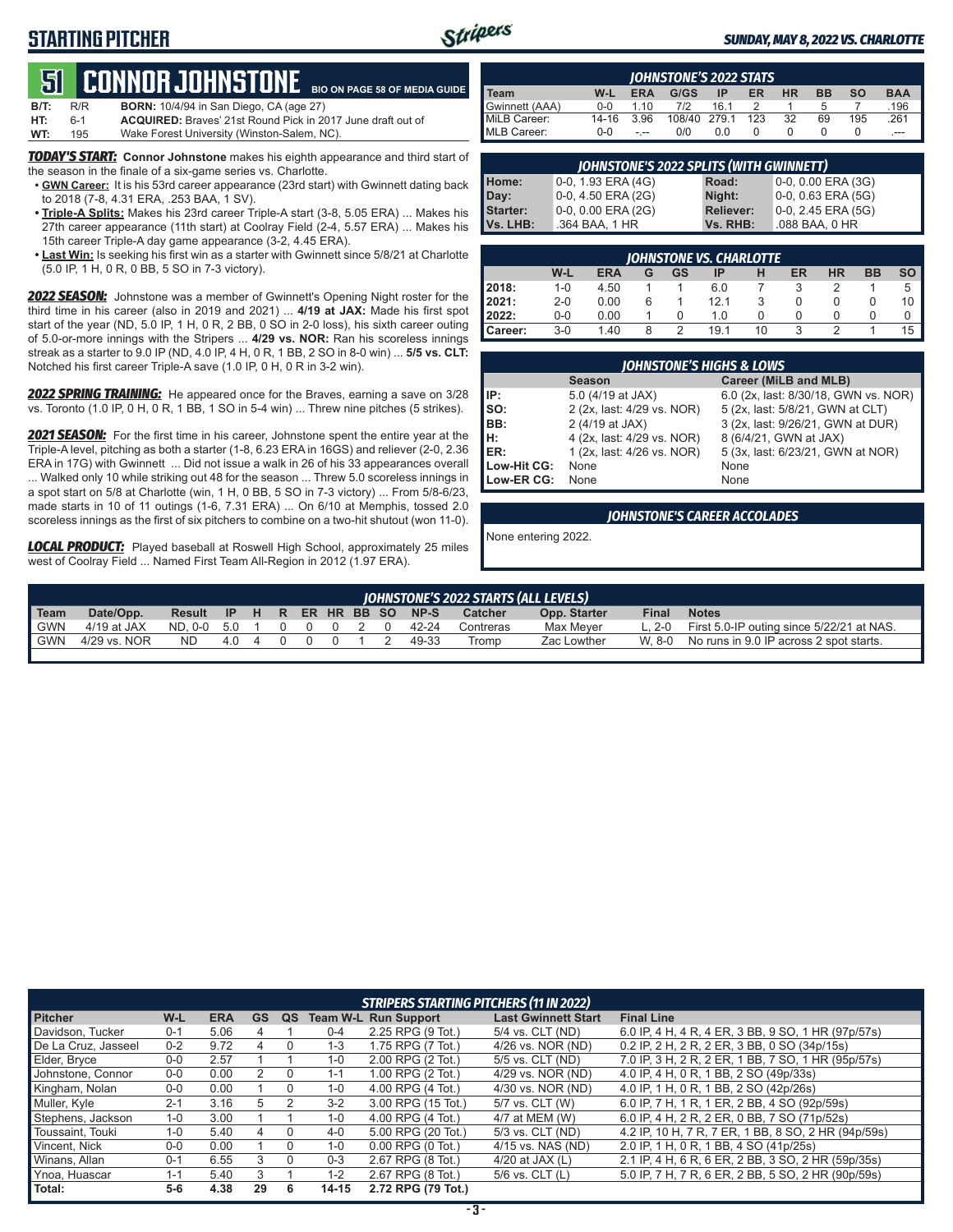### **BULLPEN**



#### *SUNDAY, MAY 8, 2022 VS. CHARLOTTE*

| <b>STRIPERS PITCHING BREAKDOWN</b> |                                |            |       |                                          |     |                                |           |           |            |  |
|------------------------------------|--------------------------------|------------|-------|------------------------------------------|-----|--------------------------------|-----------|-----------|------------|--|
|                                    | W-L                            | <b>ERA</b> | IP    | R                                        | ER  | <b>HR</b>                      | <b>BB</b> | <b>SO</b> | <b>BAA</b> |  |
| Starters:                          | $5-6$                          | 4.38       | 129.1 | 69                                       | 63  | 15                             | 54        | 140       | .235       |  |
| <b>Relievers:</b>                  | $9 - 9$                        | 4.12       | 126.2 | 64                                       | 58  | 15                             | 36        | 156       | .238       |  |
| Total:                             | $14 - 15$                      | 4.22       | 256.0 | 133                                      | 120 | 30                             | 90        | 296       | .236       |  |
|                                    | <b>Saves/Opp:</b> 5/10 (50.0%) |            |       | <b>Holds: 10</b>                         |     | <b>IR/Scored: 33/6 (18.2%)</b> |           |           |            |  |
|                                    | <b>SO/9.0 IP Ratio: 10.41</b>  |            |       | <b>BB/9.0 IP Ratio: 3.16 CG/SHO: 0/0</b> |     |                                |           |           |            |  |

### **32 R.J. ALANIZ** *- RHP - 30 YRS - McALLEN, TX*

*RELIEF W/GWN:*1-1, 3.18 ERA in 9G *START W/GWN:*0-0, -.-- ERA in 0G *GF:*4 *HOLDS:*0 *SAVES:*1/1 *IR/SCORED:*2/0 *SCORELESS STREAK:*2G (2.1 IP)

*LAST OUTING:*5/7 vs. CLT (1.0 IP, 0 H, 0 R, 0 BB, 1 SO, 11p/7s)

- **• 2022: 4/7 at MEM:** Earned a save in his Gwinnett debut (1.0 IP, 0 H, 0 R, 1 SO), finishing off a 5-2 win ... **5/3 vs. CLT:** Notched 50th career MiLB win and 1st with Gwinnett (1.1 IP, 2 H in 11-7 win).
- **• 2021:** Pitched for both Triple-A Louisville (1-3, 3.46 ERA, .286 BAA, 1 SV in 33G) and Cincinnati (0-0, 3.38 ERA, .111 BAA in 3G).
- **• Triple-A Stops:** Prior to joining Gwinnett, has pitched for Toledo (DET) from 2016- 17, Durham (TB) in 2018, Tacoma (SEA) in 2019, and Louisville (CIN) from 2019- 21 ... Was a part of Durham's Governors' Cup championship team in 2018.
- **• MLB Career:** 1-0, 8.35 ERA, .278 BAA, 0 SV in 15G (0 starts) with Seattle (2019) and Cincinnati (2019, 2021).
- **• Acquired:** MiLB FA (3/20/22) ... Originally signed by the Houston Astros as a nondrafted free agent (8/14/09).

### **53 BRAD BRACH** *- RHP - 36 YRS - FREEHOLD, NJ*

*RELIEF W/GWN:*2-0, 1.54 ERA in 9G *START W/GWN:*0-0, -.-- ERA in 0G *GF:*5 *HOLDS:*0 *SAVES:*1/1 *IR/SCORED:*2/0 *SCORELESS STREAK:*6G (8.2 IP) *LAST OUTING:*5/6 vs. CLT (1.0 IP, 1 H, 0 R, 0 BB, 1 SO, 13p/7s)

- **• 2022: Enters play riding 6G scoreless streak (8.2 IP) since 4/15 (7 H, 0 BB, 8 SO)** ... **4/12 vs. NAS:** On his 36th birthday, earned 1st save with Gwinnett, closing out 4-3 win (1.0 IP, 3 H, 2 ER, 1 BB) ... **4/23 at JAX:** Pitched scoreless 9th and 10th innings (2.0 IP, 1 H, 0 R, 1 SO) for his 2nd win in 10-8 victory.
- **• 2021:** In 35G with Cincinnati, was 1-2 with a 6.30 ERA, .254 BAA, and 1 save ... Also logged 8G with Triple-A Louisville (0-0, 0.00 ERA, 0 ER in 8.2 IP, 15 SO).
- **• Triple-A Stops:** Prior to joining Gwinnett, has pitched for Tucson (SD) from 2011- 13, Norfolk (BAL) in 2014, and Louisville (CIN) in 2021.
- **• MLB Career:** 38-29, 3.55 ERA, .232 BAA, 34 SV in 531G (0 starts) with San Diego (2011-13), Baltimore (2014-18), Atlanta (2018), Chicago Cubs (2019), New York Mets (2019-20), and Cincinnati (2021) ... Pitched in the MLB Postseason for Baltimore (2014, 2016) and Atlanta (2018).
- **• Acquired:** MiLB FA (3/19/22) ... Originally the San Diego Padres' 42nd-round pick in 2008 out of Monmouth University (West Long Branch, NJ).

## **57 BRANDON BRENNAN** *- RHP - 30 YRS - MISSION VIEJO, CA*

*RELIEF W/GWN:*0-1, 11.57 ERA in 9G *START W/GWN:*0-0, -.-- ERA in 0G *GF:*0 *HOLDS:*1 *SAVES:*0/0 *IR/SCORED:*2/2 *SCORELESS STREAK:*-1G (1 R, 0 ER)

- *LAST OUTING:*5/4 vs. CLT (0.2 IP, 2 H, 1 R, 0 ER, 0 BB, 0 SO, 19p/12s)
- **• 2022: Has struck out 3 batters in 4 of his 9 outings (13 SO in 9.1 IP total)**. **• 2021:** Made 32 relief appearances with Triple-A Worcester (Red Sox), going 1-2 with a 5.97 ERA, .293 BAA, and 1 save (1-for-4) ... Also made 1 MLB appearance with Boston, tossing 3.0 scoreless IP on 6/12 vs. Toronto.
- **• Triple-A Stops:** Prior to joining Gwinnett, has pitched for Charlotte (CWS) from 2017-18, Tacoma (SEA) in 2019, and Worcester (BOS) in 2021.
- **• MLB Career:** 3-6, 4.21 ERA, .214 BAA, 0 SV in 55G (0 starts) with Seattle (2019- 20) and Boston (2021).
- **• Acquired:** MiLB FA (3/10/22) ... Originally the Chicago White Sox' 4th-round pick in 2012 out of Orange Coast College (Costa Mesa, CA).

## **49 THOMAS BURROWS** *- LHP - 27 YRS - FLORENCE, AL*

*RELIEF W/GWN:*2-1, 5.79 ERA in 9G *START W/GWN:*0-0, -.-- ERA in 0G *GF:*0 *HOLDS:*2 *SAVES:*0/2 *IR/SCORED:*6/0 *SCORELESS STREAK:*-1G (4 R, 3 ER)

- *LAST OUTING:*5/4 vs. CLT (loss, 0.1 IP, 2 H, 4 R, 3 ER, 1 HB, 0 BB, 1 SO, 18p/10s)
- **• 2022: 4/6 at MEM:** Struck out his lone batter faced (Nolan Gorman), stranding 3 inherited runners and earning his first win of the year ... **4/30 vs. NOR:** Picked up 2nd win, logging 2.0 IP (1 H, 0 R) in combined 6-hit shutout (won 5-0).
- **• GWN Career:** 6-3, 3.77 ERA (39 ER in 93.0 IP), 6 SV in 71G (1 start) since 2019.
- **• 2021:** Spent entire year with Gwinnett, going 3-1 with a 2.64 ERA, .176 BAA, and 0 saves (0-for-1) in 35G (1 start) ... Led team in relief strikeouts (65).
- 
- **• MLB Career:** Has yet to make his Major League debut.
- **• Acquired:** Via trade with Seattle (1/11/17) ... Originally the Seattle Mariners' 4thround pick in 2016 out of the University of Alabama.

| <b>PITCHING SPLITS</b> |            |           |            |           | <b>PITCHING BY MONTH</b> |           |                  |           |            |
|------------------------|------------|-----------|------------|-----------|--------------------------|-----------|------------------|-----------|------------|
|                        | <b>BAA</b> | <b>HR</b> |            | W-L       | <b>ERA</b>               | <b>HR</b> | <b>BB</b>        | <b>SO</b> | <b>BAA</b> |
| Vs. LHB:               | .262       | 13        | April:     | $10 - 13$ | 4.01                     | 23        |                  | 228       | 230        |
| Vs. RHB:               | .218       |           | Mav:       | $4 - 2$   | 5.00                     |           | 13               | 68        | 259        |
| <b>Bases Empty:</b>    | .213       | 14        | June:      | $0 - 0$   |                          |           | $\left( \right)$ | 0         |            |
| <b>Runners On:</b>     | .268       | 16        | July:      | $0 - 0$   |                          |           | $\cup$           |           |            |
| <b>RISP:</b>           | .278       | 15        | August:    | $0 - 0$   |                          |           | $\cup$           | 0         |            |
| Loaded:                | .400       |           | September: | $0 - 0$   |                          |           | O                | 0         |            |

## **48 JESUS CRUZ** *- RHP - 27 YRS - SALINAS DE HIDALGO, MEXICO*

*RELIEF W/GWN:*0-0, 2.35 ERA in 6G *START W/GWN:*0-0, -.-- ERA in 0G

*GF:*3 *HOLDS:*0 *SAVES:*0/0 *IR/SCORED:*7/3 *SCORELESS STREAK:*3G (4.0 IP)

*LAST OUTING:*5/7 vs. CLT (1.0 IP, 1 H, 0 R, 0 BB, 2 SO, 18p/15s)

- **• 2022:** Released by St. Louis on 3/30, signed with Atlanta on 4/6. **• 2021:** Logged 37 relief appearances with Triple-A Memphis, going 0-3 with a 3.06
- ERA, .223 BAA, and 3 SV (3-for-5) ... Pitched for Aguilas de Mexicali in the Mexican Pacific Winter League (0-1, 2.66 ERA in 21G).
- **• Triple-A Stops:** Prior to joining Gwinnett, pitched for Memphis (STL) in 2019 and 2021 ... Combined to go 6-10 with a 5.42 ERA, .246 BAA, and 3 SV in 100G.
- **• MLB Career:** 0-0, 18.00 ERA, .600 BAA, 0 SV in 1G (0 starts) with St. Louis (2020). **• Acquired:** MiLB FA (4/6/22) ... Originally signed by the St. Louis Cardinals as a non-drafted free agent (7/2/17).

|  |                                   | <b>BIL JASSEEL DE LA CRUZ</b> - RHP - 24 YRS - HATO MAYOR, D.R.               |  |
|--|-----------------------------------|-------------------------------------------------------------------------------|--|
|  |                                   |                                                                               |  |
|  | RELIEF W/GWN: 0-0, 9.00 ERA in 2G | <b>START W/GWN: 0-2, 9.72 ERA in 4G</b>                                       |  |
|  |                                   | GF: 2 HOLDS: 0 SAVES: 0/0 IR/SCORED: 0/0 SCORELESS STREAK: -6G (14 R, 11 ER)  |  |
|  |                                   | <b>LAST OUTING:</b> 5/6 vs. CLT (1.0 IP, 2 H, 1 R, 1 ER, 0 BB, 1 SO, 16p/10s) |  |

- **• 2022:** Was on Gwinnett's Opening Night roster for the 2nd straight season ... Opened the year in the rotation (0-2, 9.72 ERA in 4 starts from 4/9-4/26).
- **• GWN Career:** 1-5, 7.43 ERA (55 ER in 66.2 IP), 0 SV in 26G (19 starts) since 2021 **• 2021:** Made his Triple-A debut with the Stripers, going 1-3 with a 7.03 ERA, 1.70
- WHIP, and .278 BAA in 20G (15 starts) ... Was on the 7-day IL from 8/16-9/15. **• MLB Career:** Has yet to debut in the Majors despite recalls in 2020 and 2021.
- **• Acquired:** MiLB FA (3/13/22) ... Originally signed by the Atlanta Braves as a NDFA (6/1/15) ... Non-tendered and elected free agency (11/30/21).
- **• Accolades:** Won FSL Pitcher of the Week award on 5/19/19 after throwing the first no-hitter in Florida Fire Frogs history on 5/18/19 vs. Jupiter (9.0 IP, 2 BB, 4 SO).

### **55 SETH ELLEDGE** *- RHP - 25 YRS - DALLAS, TX*

|  | <b>RELIEF W/GWN: 1-1, 2.53 ERA in 8G</b> | <b>START W/GWN: 0-0, -.-- ERA in 0G.</b>                                      |
|--|------------------------------------------|-------------------------------------------------------------------------------|
|  |                                          | <b>GF: 1 HOLDS: 1 SAVES: 0/0 IR/SCORED: 2/0 SCORELESS STREAK: 3G (5.0 IP)</b> |
|  |                                          |                                                                               |

- *LAST OUTING:*5/7 vs. CLT (1.0 IP, 0 H, 0 R, 0 BB, 1 SO, 13p/8s) **• 2022: 4/29 vs. NOR:** Earned first win with Gwinnett, tossing 2.0 IP (0 H, 0 R, 0 BB, 4 SO) as part of combined 4-hit shutout in 8-0 victory.
- **• 2021:** Pitched for both Triple-A Memphis (2-2, 6.56 ERA, .299 BAA, 2 SV in 30G) and St. Louis (0-0, 4.63 ERA, .302 BAA, 0 SV in 11G).
- **• Triple-A Stops:** Prior to joining Gwinnett, has pitched for Memphis (STL) from 2019-21 (5-3, 5.66 ERA, .270 BAA, 2 SV in 51G) ... Also appeared for the Redbirds in the 2018 PCL Playoffs (0-0, 0.00 ERA in 1G).
- **• MLB Career:** 1-0, 4.63 ERA, .282 BAA, 0 SV in 23G with St. Louis (2020-21).
- **• Acquired:** MiLB FA (3/30/22) ... Originally the Seattle Mariners' 4th-round pick in 2017 out of Dallas Baptist University (TX).

### **39 NOLAN KINGHAM** *- RHP - 25 YRS - LAS VEGAS, NV*

|       |  | <b>RELIEF W/GWN: 0-0, 3.55 ERA in 7G</b>                               |  | <b>START W/GWN: 0-0, 0.00 ERA in 1G</b> |  |
|-------|--|------------------------------------------------------------------------|--|-----------------------------------------|--|
| GF: 0 |  | <b>HOLDS: 0 SAVES: 0/0 IR/SCORED: 6/0 SCORELESS STREAK: -1G (3 ER)</b> |  |                                         |  |

- *LAST OUTING:*5/6 vs. CLT (1.0 IP, 4 H, 3 R, 3 ER, 0 BB, 2 SO, 25p/20s)
- **• 2022: 4/5-4/20:** Opened season with 5 consecutive scoreless outings, totaling 9.1 IP (3 H, 1 BB, 8 SO, .103 BAA) ... **4/30 vs. NOR:** Made spot start, pitching 4.0 innings (1 H, 1 BB, 2 SO) in combined 6-hit shutout (won 5-0).
- **• GWN Career:** 0-5, 7.43 ERA (38 ER in 46.0 IP), 0 SV in 15G (7 starts) since 2021.
- **• 2021:** Pitched for both Double-A Mississippi (6-1, 2.08 ERA, .225 BAA, 2 SV in 12G) and Gwinnett (0-5, 10.13 ERA, .365 BAA in 7G) ... Named Double-A South Pitcher of the Month for June (3-0, 0.83 ERA, 0.83 WHIP, .193 BAA in 5 starts) ... Served as the M-Braves' closer during the Double-A South Championship Series, going 3-for-3 in save chances (2.1 IP, 1 H, 0 R, 0 BB, 2 SO) ... Got the final 3 outs of Mississippi's 2-1 win over Montgomery in Game 5, clinching the title.
- **• MLB Career:** Has yet to make his Major League debut.
- **• Acquired:** Braves' 12th-round pick in 2018 out of the University of Texas.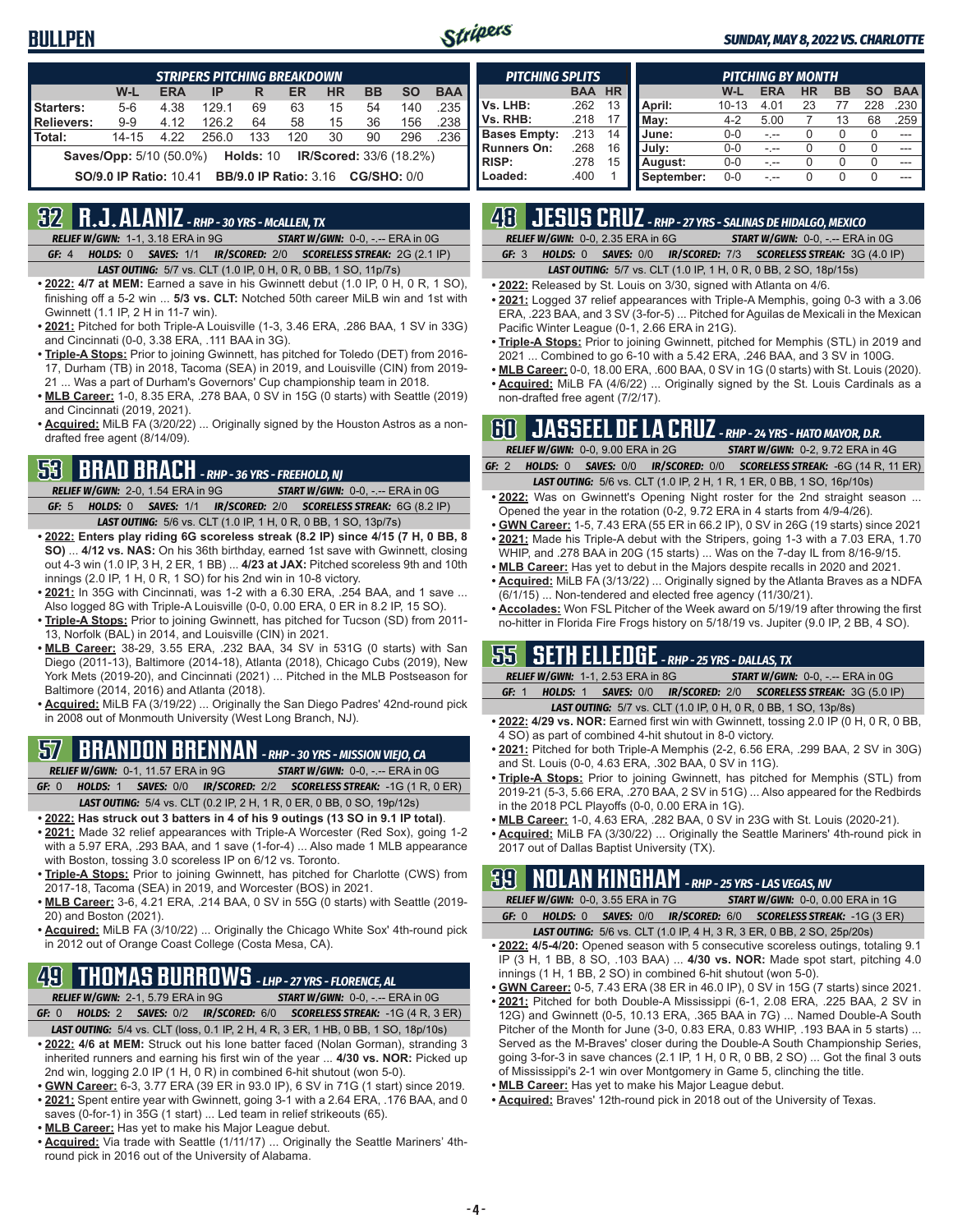### **BULLPEN**

### **58 DYLAN LEE** *- LHP - 27 YRS - DINUBA, CA*

*RELIEF W/GWN:*0-1, 1.86 ERA in 9G *START W/GWN:*0-0, -.-- ERA in 0G *GF:*3 *HOLDS:*1 *SAVES:*0/0 *IR/SCORED:*2/0 *SCORELESS STREAK:*3G (3.0 IP) *LAST OUTING:*5/4 vs. CLT (1.0 IP, 0 H, 0 R, 0 BB, 2 SO, 15p/11s)

**• 2022 w/ATL:** Recalled by the Braves on 4/19, did not pitch (optioned on 4/20).

- **• GWN Career:** 5-2, 1.60 ERA (10 ER in 56.1 IP), 1 SV in 44G since 2021.
- **• 2021:** Named Stripers' Most Outstanding Reliever (5-1, 1.54 ERA, .176 BAA, 1 SV in 35G) ... Led GWN relievers (min. 30.0 IP) in BAA, ranked 2nd in ERA.
- **• 2021 w/ATL:** Made his MLB debut with the Braves, logging 2G in relief in October (0-0, 9.00 ERA, .333 BAA) ... Also made his MLB Postseason debut (0-0, 6.00 ERA, .286 BAA in 3G, 1 start) ... Started Game 4 of the World Series vs. Houston on 10/30 (ND, 0.1 IP, 1 H, 1 ER, 2 BB, 1 SO), becoming the 1st pitcher in MLB history to make his 1st career start in the World Series.
- **• MLB Career:** 0-0, 9.00 ERA, .333 BAA, 0 SV in 2G (0 starts) with Atlanta (2021). **• Acquired:** MiLB FA (4/15/21) ... Originally the Miami Marlins' 10th-round pick in 2016 out of Fresno State University.

## **56 BRANDYN SITTINGER** *- LHP - 27 YRS - ELYRIA, OH*

*RELIEF W/GWN:*1-2, 6.94 ERA in 9G *START W/GWN:*0-0, -.-- ERA in 0G *GF:*1 *HOLDS:*1 *SAVES:*0/1 *IR/SCORED:*1/1 *SCORELESS STREAK:*-1G (1 ER)

- *LAST OUTING:*5/6 vs. CLT (1.0 IP, 1 H, 1 R, 1 ER, 1 HR, 0 BB, 3 SO, 16p/11s)
- **• 2022: 4/12 vs. NAS:** Earned his first win with Gwinnett (2.0 IP, 2 H, 0 R in 4-3 win) ...**4/12-4/19:** Had 3 straight 2.0-inning scoreless outings (6.0 IP, 5 H, 2 BB, 7 SO).
- **• 2021:** Split time between Double-A Amarillo (0-1, 3.94 ERA, .196 BAA, 1 SV in 12G) and Triple-A Reno (1-1, 4.24 ERA, .209 BAA, 4 SV in 23G) of the Arizona organization ... Also made his MLB debut (0-1, 7.71 ERA, .294 BAA, 0 SV in 5G). **• Triple-A Stops:** Prior to joining Gwinnett, had only pitched with Reno in 2021.
- **• MLB Career:** 0-1, 7.71 ERA, .294 BAA, 0 SV in 5G (0 starts) with Arizona (2021).
- **• Acquired:** MiLB FA (2/20/22) ... Originally the Detroit Tigers' 17th-round pick in 2016 out of Ashland University (Ashland, OH).

## **59 MICHAEL TONKIN** *- RHP - 32 YRS - GLENDALE, CA*

*RELIEF W/GWN:*2-0, 3.52 ERA in 8G *START W/GWN:*0-0, -.-- ERA in 0G *GF:*6 *HOLDS:*0 *SAVES:*2/3 *IR/SCORED:*0/0 *SCORELESS STREAK:*2G (2.0 IP) *LAST OUTING:*5/5 vs. CLT (win, 1.0 IP, 0 H, 0 R, 0 BB, 3 SO, 13p/9s)

- **• 2022: 4/6 at MEM:** In his first outing in affiliated MiLB since 2019 (with Triple-A Reno), earned a save in his Stripers debut (1.0 IP, 1 H, 0 R, 1 SO in 5-3 win) ... **4/26 vs. NOR:** Earned first win with Gwinnett despite blown save (1.0 IP, 1 H, 1 ER, 1 HR, 2 SO) in 7-6 walk-off victory ... **5/5 vs. CLT:** Struck out all 3 batters faced to get the win in last-at-bat 3-2 triumph.
- **• 2021:** Pitched for the Long Island Ducks of the Atlantic League (2-1, 0.53 ERA, 9 SV in 16G), Tijuana of the Mexican League (2-1, 2.00 ERA in 6G), and Aguilas of the Dominican Winter League (1-0, 0.68 ERA in 13G).
- **• Triple-A Stops:** Before joining Gwinnett, pitched for Rochester (MIN) from 2013- 17, San Antonio (MIL) in 2019, and Reno (ARI) in 2019.
- **• MLB Career:** 3-3, 4.43 ERA, .269 BAA, 0 SV in 141G with Minnesota (2013-17).
- **• Acquired:** MiLB FA (1/11/22) ... Originally the Minnesota Twins' 30th-round pick in 2008 out of Palmdale High School (CA).

## **54 NICK VINCENT** *- RHP - 35 YRS - RAMONA, CA*

*RELIEF W/GWN:*0-2, 6.00 ERA in 7G *START W/GWN:*0-0, 0.00 ERA in 1G *GF:*2 *HOLDS:*2 *SAVES:*0/1 *IR/SCORED:*2/0 *SCORELESS STREAK:*3G (4.0 IP)

- *LAST OUTING:*5/4 vs. CLT (1.0 IP, 1 H, 0 R, 0 BB, 0 SO, 11p/7s)
- **• 2022: 4/15 vs. NAS:** In his first Triple-A start since 2008 with Portland, tossed 2.0 scoreless IP (1 H, 1 BB, 4 SO) in an eventual 2-1 win ... **4/29 vs. NOR:** Struck out 4 over 2.0 hitless innings to finish 4-hit shutout in 8-0 win.
- **• 2021:** Opened the season with the Texas Rangers, pitching for Triple-A Round Rock (0-0, 4.11 ERA, .273 BAA in 15G) ... Released on 6/22 ... Signed by the Minnesota Twins on 6/23 and joined Triple-A St. Paul (3-1, 4.55 ERA, .228 BAA, 6 SV in 24G) ... Had his contract selected on 8/10 and logged 7G for the Twins (1-0, 0.71 ERA, .146 BAA, 0 SV).
- **• Triple-A Stops:** Prior to joining Gwinnett, has pitched for 7 Triple-A teams: Portland (SD, 2008), Tucson (SD, 2012-13), El Paso (SD, 2015), Sacramento (SF, 2019), Lehigh Valley (PHI, 2019), Round Rock (TEX, 2021), and St. Paul (MIN, 2021).
- **• MLB Career:** 23-23, 3.30 ERA, .236 BAA, 7 SV in 412G with San Diego (2012-15), Seattle (2016-18), San Francisco (2019), Philadelphia (2019), Miami (2020), and Minnesota (2021).
- **• Acquired:** MiLB FA (3/16/22) ... Originally the San Diego Padres' 18th-round pick in 2008 out of Cal State Long Beach.

## **45 WILLIAM WOODS** *- RHP - 23 YRS - TRENTON, TN*

*RELIEF W/GWN:*0-0, 0.00 ERA in 4G *START W/GWN:*0-0, -.-- ERA in 0G *GF:*1 *HOLDS:*0 *SAVES:*0/0 *IR/SCORED:*1/0 *SCORELESS STREAK:*4G (2.2 IP)

- *LAST OUTING W/GWN:*5/6 vs. CLT (0.0 IP, 0 H, 0 R, 0 BB, 0 SO, 2p/1s) **• Prospecting:** Entering 2022, ranked the Braves' No. 21 prospect (MLB.com).
- **• 2022 w/ATL:** Recalled on 4/26 for his MLB debut after just 90.0 career MiLB innings ... **4/27 vs. CHC:** Became the 108th former Gwinnett player to debut in the Majors (1.0 IP, 0 H, 0 R, 1 BB, 1 SO, struck out Patrick Wisdom) ... **4/27-5/1:** Made 2 scoreless appearances (2.0 IP, 2 H, 1 BB, 2 SO) before being optioned on 5/1.
- **• 2022 in MiLB:** Opened with Mississippi, making his regular-season Double-A debut (0-1, 10.80 ERA, .318 BAA in 3G, 1 start) ... Promoted to Gwinnett on 4/19 ... **Has struck out 7 of 8 batters faced over 4G in Triple-A debut (2.2 IP)**.
- **• 2021:** Limited by injury to 5 starts between the FCL Braves (0-0, 0.00 ERA, .250 BAA in 1GS) and High-A Rome (0-1, 4.66 ERA, .270 BAA in 4GS) ... Didn't make his season debut until 8/19 ... Joined Mississippi on 9/18 and made 1 start during the Double-A South Championship Series (0-1, 6.00 ERA, 2 ER in 3.0 IP, 4 H, 2 BB, 4 SO), a 14-2 loss to Montgomery in Game 4.
- **• MLB Career:** 0-0, 0.00 ERA, .286 BAA, 0 SV in 2G with Atlanta (2022).
- **• Acquired:** Braves' 23rd-round pick in 2018 out of Dyersburg CC (TN).

|                | <b>BULLPEN USAGE (PITCHES THROWN IN LAST 7 GAMES)</b> |     |     |                                                       |     |     |     |  |  |  |
|----------------|-------------------------------------------------------|-----|-----|-------------------------------------------------------|-----|-----|-----|--|--|--|
| <b>Pitcher</b> | 5/1                                                   | 5/2 | 5/3 | 5/4                                                   | 5/5 | 5/6 | 5/7 |  |  |  |
| Alaniz         |                                                       |     | 20  |                                                       |     |     | 11  |  |  |  |
| <b>Brach</b>   | 11                                                    |     |     |                                                       |     | 13  |     |  |  |  |
| <b>Brennan</b> | 20                                                    |     |     | 19                                                    |     |     |     |  |  |  |
| <b>Burrows</b> |                                                       |     |     | 18                                                    |     |     |     |  |  |  |
| Cruz           |                                                       |     | 13  |                                                       |     |     | 18  |  |  |  |
| De La Cruz     | 32                                                    |     |     |                                                       |     | 16  |     |  |  |  |
| Elledge        |                                                       |     | 32  |                                                       |     |     | 13  |  |  |  |
| Johnstone      |                                                       |     |     |                                                       | 16  |     |     |  |  |  |
| Kingham        |                                                       |     |     |                                                       |     | 25  |     |  |  |  |
| Lee            |                                                       |     |     | 15                                                    |     |     |     |  |  |  |
| Sittinger      |                                                       |     |     |                                                       |     | 16  |     |  |  |  |
| Tonkin         |                                                       |     |     |                                                       | 13  |     |     |  |  |  |
| Vincent        |                                                       |     |     | 11                                                    |     |     |     |  |  |  |
| Woods          | $13$ (ATL)                                            |     |     |                                                       |     | っ   |     |  |  |  |
|                | <b>BOLD</b> = Pitches thrown in spot start            |     |     | Italics = Pitches thrown for team other than Gwinnett |     |     |     |  |  |  |

| <b>SCORELESS INNINGS STREAKS (15-PLUS INNINGS)</b> |        |              |              |  |  |  |  |  |
|----------------------------------------------------|--------|--------------|--------------|--|--|--|--|--|
| <b>Pitcher</b>                                     | Length | <b>Dates</b> | <b>Stats</b> |  |  |  |  |  |
|                                                    |        |              |              |  |  |  |  |  |
|                                                    |        |              |              |  |  |  |  |  |
|                                                    |        |              |              |  |  |  |  |  |
|                                                    |        |              |              |  |  |  |  |  |
|                                                    |        |              |              |  |  |  |  |  |

| <b>PITCHER AWARDS &amp; HONORS</b> |                   |              |  |  |  |  |  |  |  |
|------------------------------------|-------------------|--------------|--|--|--|--|--|--|--|
| <b>Pitcher</b>                     | <b>Award/Date</b> | <b>Stats</b> |  |  |  |  |  |  |  |
|                                    |                   |              |  |  |  |  |  |  |  |
|                                    |                   |              |  |  |  |  |  |  |  |
|                                    |                   |              |  |  |  |  |  |  |  |
|                                    |                   |              |  |  |  |  |  |  |  |
|                                    |                   |              |  |  |  |  |  |  |  |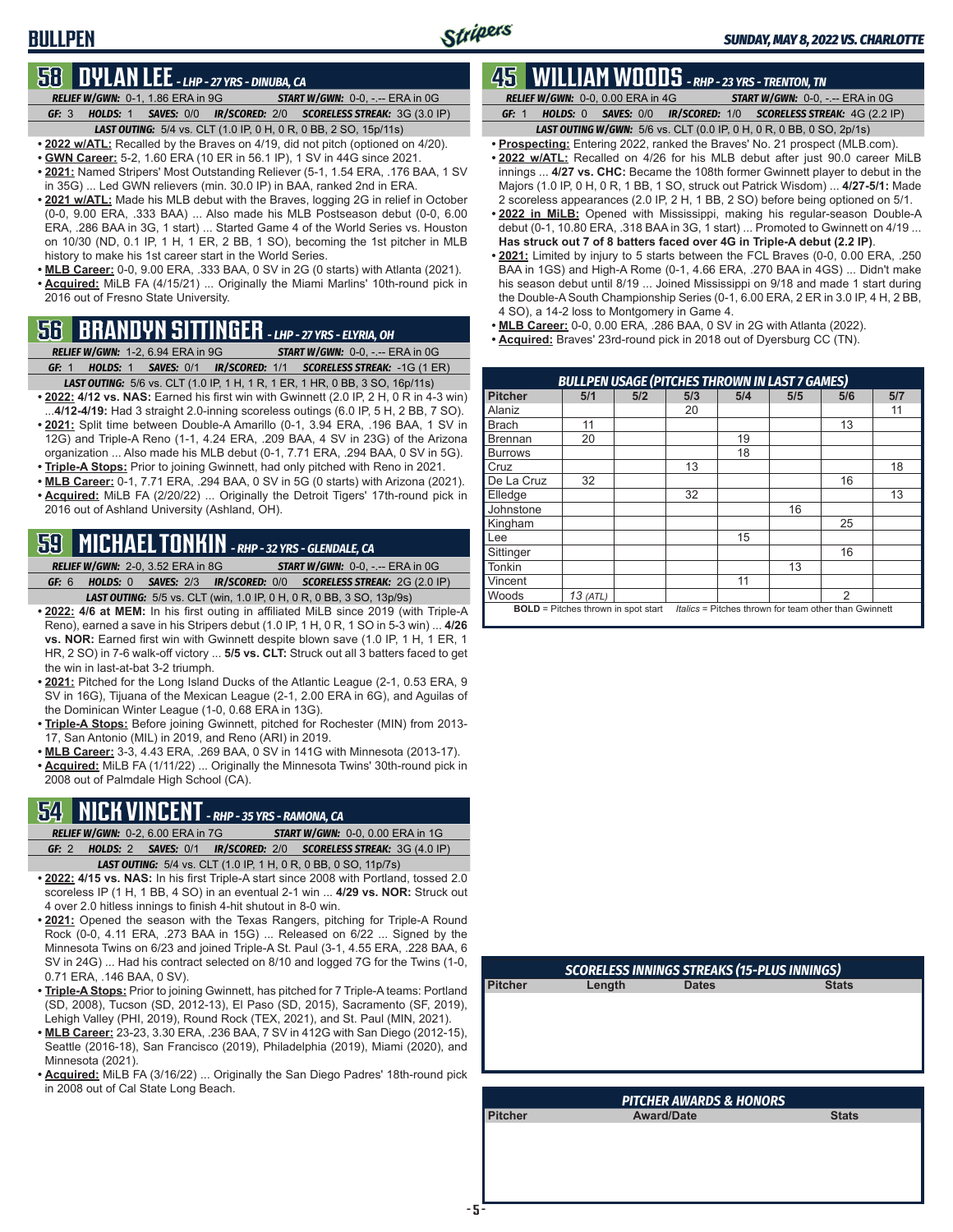#### Stripers **BATTERS** *SUNDAY, MAY 8, 2022 VS. CHARLOTTE TOTAL:* .253, 27 HR, .722 OPS *RISP:* .244, 5 HR, .681 OPS *RUNS/INNING: 1 2 3 4 5 6 7 8 9 X TOT Vs. LHP:* .264, 11 HR, .822 OPS *RISP/2O:* .256, 1 HR, .657 OPS **Stripers:** 16 24 29 8 16 7 10 8 10 2 130 *Vs. RHP:* .249, 16 HR, .687 OPS *LOADED:* .231, 0 HR, .543 OPS **Opponents:** 18 7 15 12 22 15 22 10 11 1 133

|                  |                          |                |                          |           |      |                |                | <b>HOME RUNS</b> |              |                                          |                | <b>MULTI-GAMES</b> |                          |
|------------------|--------------------------|----------------|--------------------------|-----------|------|----------------|----------------|------------------|--------------|------------------------------------------|----------------|--------------------|--------------------------|
| <b>Player</b>    | 1R                       | 2R             | 3R                       | <b>GS</b> | Tot. |                | Off LH Off RH  | Team W-L         | Career w/GWN | Last HR with Gwinnett (Regular Season)   | <b>Hit</b>     | <b>RBI</b>         | <b>HR</b>                |
| ∎Acuña Jr.       |                          |                |                          |           |      |                |                | $0 - 0$          | 10 HR        | 4/17/18 vs. SWB, 2R (LH Josh Rogers)     | 3              |                    |                          |
| Casteel          | 4                        |                | $\overline{\phantom{a}}$ |           | 4    | 2              | 2              | $2 - 2$          | 12 HR        | 5/7/22 vs. CLT, 1R (LH John Parke)       | $\overline{2}$ |                    |                          |
| Contreras        | $\sim$                   |                | $\overline{\phantom{a}}$ |           |      |                |                | $0 - 0$          | 9 HR         | 9/7/21 at COL, 1R (LH Kirk McCarty)      | 4              |                    | $\overline{\phantom{a}}$ |
| Dean             |                          |                | $\overline{\phantom{a}}$ | ۰         |      |                |                | $0 - 0$          | 0 HR         |                                          | 3              |                    |                          |
| Demeritte        |                          |                |                          |           | 2    |                | $\mathfrak{p}$ | $0 - 2$          | 43 HR        | 4/14/22 vs. NAS, 2R (RH Jason Alexander) | 3              | $\overline{2}$     |                          |
| DeShields        | ۰.                       |                | $\overline{\phantom{a}}$ |           |      | ۰              |                | $0 - 0$          | 0 HR         | ---                                      | 5              | 2                  | $\overline{\phantom{a}}$ |
| <b>Dickerson</b> | ۰.                       |                | $\overline{\phantom{a}}$ |           |      |                |                | $0 - 0$          | 0 HR         |                                          |                |                    |                          |
| Goins            |                          |                |                          |           |      |                |                | $0 - 0$          | 6 HR         | 9/14/21 vs. NAS, 1R (RH Josh Lindblom)   |                |                    |                          |
| Gonzalez         | $\sim$                   |                | $\overline{\phantom{a}}$ | -         |      |                |                | $0 - 0$          | 0 HR         |                                          | $\overline{2}$ |                    | $\overline{\phantom{a}}$ |
| Gosselin         | $\overline{\phantom{0}}$ |                | ۰                        | ۰         |      |                |                | $1 - 0$          | 13 HR        | 4/23/22 at JAX. 2R (RH Huascar Brazoban) | 6              |                    |                          |
| l Jenista        | 3                        |                |                          |           |      |                | 3              | $3 - 0$          | 4 HR         | 4/12/22 vs. NAS, 1R (LH Rex Brothers)    | 5              | 2                  |                          |
| Nogowski         | $\sim$                   |                | $\overline{\phantom{a}}$ | ۰         |      |                |                | $1 - 0$          | $1$ HR       | 4/12/22 vs. NAS, 2R (RH Caleb Boushley)  | 5              | 3                  | $\overline{\phantom{a}}$ |
| H. Perez         |                          |                | $\overline{\phantom{a}}$ |           | 2    |                |                | $2 - 0$          | 2 HR         | 5/7/22 vs. CLT. 2R (LH John Parke)       | $\overline{2}$ |                    |                          |
| Shewmake         | 2                        |                |                          |           | C    |                |                | $2 - 0$          | 2 HR         | 4/27/22 vs. NOR, 1R (RH Matt Vogel)      | 6              |                    |                          |
| Tromp            | 2                        | 2              |                          | ۰         | 5    | $\mathfrak{p}$ | 3              | $1 - 3$          | <b>5 HR</b>  | 5/6/22 vs. CLT. 1R (RH Davis Martin)     | 5              | $\overline{2}$     |                          |
| <b>Tucker</b>    |                          |                |                          | ۰         |      |                |                | $0 - 1$          | 1 HR         | 5/6/22 vs. CLT, 1R (RH Davis Martin)     | 6              | 2                  |                          |
| Valaika          | 2                        | 2              |                          |           |      | 3              |                | $4 - 0$          | 4 HR         | 5/7/22 vs. CLT, 1R (LH John Parke)       | 9              | 6                  |                          |
| <b>Waters</b>    |                          | $\blacksquare$ | $\overline{\phantom{a}}$ |           |      |                |                | $1 - 0$          | 14 HR        | 5/3/22 vs. CLT. 1R (LH Wes Benjamin)     |                |                    |                          |
| Total:           | 16                       | 9              | $2^+$                    | 0         | 27   |                |                |                  |              |                                          |                |                    |                          |

**Back-to-Back Homers (1x) Leadoff (Game) Homers (1x): Walk-Off Homers (0x):**

Nogowski (2R) / Jenista, 4/12 vs. NAS (2nd Inning) Waters (5/3 vs. CLT) None

|            |            |    |    |    |           | <b>STRIPERS BATTING BY MONTH</b> |           |            |            |            |
|------------|------------|----|----|----|-----------|----------------------------------|-----------|------------|------------|------------|
|            | <b>AVG</b> | G  | 2B | 3B | <b>HR</b> | <b>RBI</b>                       | <b>SB</b> | <b>OBP</b> | <b>SLG</b> | <b>OPS</b> |
| April:     | .249       | 23 | 39 | 4  | 17        | 85                               | 22        | .321       | .377       | .698       |
| May:       | .268       | 6  | 11 | 0  | 10        | 32                               | 2         | .335       | .475       | .810       |
| June:      |            |    |    |    |           |                                  |           |            |            |            |
| July       |            |    |    |    |           |                                  |           |            |            |            |
| August:    |            |    |    |    |           |                                  |           |            |            |            |
| September: |            |    |    |    |           |                                  |           |            |            |            |

| <b>PINCH HITTERS</b> |       |    |   |   |    |    |           |            |           |           |
|----------------------|-------|----|---|---|----|----|-----------|------------|-----------|-----------|
| Player               | AVG.  | AB | R | н | 2B | 3B | <b>HR</b> | <b>RBI</b> | <b>BB</b> | <b>SO</b> |
| Contreras            | 1.000 |    | 0 |   | 0  | 0  | 0         | $\Omega$   | 0         |           |
| Jenista              | .000  |    | 0 | 0 | 0  | 0  | 0         | 0          |           |           |
| Totals:              | .500  | 2  | 0 | 1 | 0  | 0  | 0         | 0          | 0         |           |
|                      |       |    |   |   |    |    |           |            |           |           |
|                      |       |    |   |   |    |    |           |            |           |           |
|                      |       |    |   |   |    |    |           |            |           |           |
|                      |       |    |   |   |    |    |           |            |           |           |

## **9 RYAN CASTEEL** *- C - 30 YRS - CHATTANOOGA, TN*

*SEASON WITH GWN:*.219, 4 HR, 6 RBI, 0 SB, .898 OPS *HIT STREAK:* 3G (5-13) *5/7 vs. CLT:*2-4, HR, 2 R, RBI *CLT SERIES:* .500 (2-4), HR, RBI

- **• 2022:** Of his 7 hits, 4 are solo homers (4/9 at MEM, 4/14 vs. NAS, 4/23 at JAX, 5/7 vs. CLT) ... **4/30 vs. NOR:** Tallied his first triple with Gwinnett (1-for-4, 2 RBI). **• GWN Career:** .223 (42-for-188), 6 2B, 1 3B, 12 HR, 34 RBI in 77G since 2021.
- **• 2021:** Spent the entire year with Gwinnett, batting .224 (6 2B, 8 HR, 13 R, 28 RBI, .716 OPS) in 68G ... Led the club in pinch-hit at-bats (28) and hits with the bases loaded (4-for-6, .667, 2 2B, 1 HR, 12 RBI, 2.125 OPS).
- **• Triple-A Stops:** Prior to Gwinnett, played for Albuquerque (COL) from 2015-16.
- **• MLB Career:** Has yet to make his Major League debut.
- **• Acquired:** MiLB FA (11/29/21) ... On his 3rd contract with Atlanta (also signed on 1/24/19 and 3/14/21) ... Originally the Colorado Rockies' 17th-round pick in 2010 out of Cleveland State Community College (Cleveland, TN).

# **26 DELINO DESHIELDS JR.** *- OF - 29 YRS - EASTON, MD*

*SEASON WITH GWN:*.254, 0 HR, 7 RBI, 6 SB, .682 OPS *HIT STREAK:* 1G (1-4)

- *5/7 vs. CLT:*1-4 *CLT SERIES:* .176 (3-17), 2 RBI, SB **• 2022: 4/21-5/5:** Posted 11G on-base streak (.289, 11-for-38, 2 2B, 7 R, 6 RBI, 3 SB, 8 BB, .417 OBP).
- **• 2021:** Played in the Texas, Boston, and Cincinnati orgs ... Spent time with Round Rock (TEX) and Worcester (BOS) in Triple-A (.252, 13 2B, 2 3B, 6 HR, 22 RBI, 21 SB in 84G) ... Finished with the Reds (.255, 5 2B, 1 HR, 6 RBI, 2 SB in 25G).
- **• Triple-A Stops:** Prior to joining Gwinnett, played for Round Rock (TEX, 2015-16, 2018, 2021), Nashville (TEX, 2019), and Worcester (BOS, 2021).
- **• MLB Career:** .246, 81 2B, 19 3B, 19 HR, 139 RBI, 111 SB in 601G with Texas (2015-19), Cleveland (2020), and Cincinnati (2021) ... Played for Texas (2015) and Cleveland (2020) in MLB Postseason (.290, 3 2B, 2 RBI, 1 SB in 7G).
- **• Acquired:** MiLB FA (4/5/22) after being released by Miami (4/3/22) ... Originally the Texas Rangers' 1st-round pick (3rd overall) in 2014 out of Woodward Academy (College Park, GA).
- **• Bloodlines:** Is the son of Delino DeShields, 13-year MLB infielder (MON, LAD, STL, BAL, CHC) from 1990-2002 ... Finished 2nd in NL R.O.Y. voting in 1990.

## **30 ALEX DICKERSON** *- OF - 31 YRS - POWAY, CA*

*SEASON WITH GWN:*.227, 0 HR, 1 RBI, 0 SB, .610 OPS *HIT STREAK:* 2G (3-8)

- *5/7 vs. CLT:*2-4, 2B, RBI *CLT SERIES:* .188 (3-16), RBI **• 2022 w/ATL:** Was on the Braves' Opening Day roster, hit .121 (4-for-33, 1 HR, 3 R, 2 RBI) in 13G ... DFA'd on 4/28, outrighted to Gwinnett on 4/30.
- **• 2021:** Logged 111G with San Francisco (.233, 10 2B, 2 3B, 13 HR, 38 RBI, 1 SB, .724 OPS) ... Set MLB career highs in games, hits (66), homers, and RBI ... Also played 11G with Triple-A Sacramento (.289, 3 2B, 2 HR, 4 RBI).
- **• Triple-A Stops:** Prior to joining Gwinnett, played for El Paso (SD, 2015-16, 2019) and Sacramento (2019, 2021) ... Was PCL Rookie of the Year and Postseason All-Star in 2015 (.307, 36 2B, 9 3B, 12 HR, 82 R, 71 RBI, .877 OPS in 125G).
- **• MLB Career:** .255, 49 2B, 8 3B, 40 HR, 132 RBI, 7 SB, .785 OPS in 339G with San Diego (2016, 2019), San Francisco (2019-21), and Atlanta (2022) ... Made MLB Postseason debut with Giants in 2021 (.000, 0-for-4 in 4G).
- **• Acquired:** MLB FA (3/16/22) ... Originally the Pittsburgh Pirates' 3rd-round pick in 2011 out of the University of Indiana.

## **1 RYAN GOINS** *- INF - 34 YRS - TEMPLE, TX*

*SEASON WITH GWN:*.116, 0 HR, 1 RBI, 0 SB, .288 OPS *HIT STREAK:* 1G (1-2) *5/7 vs. CLT:*1-2, 2B, R *CLT SERIES:* .182 (2-11)

**• GWN Career:** .211 (78-for-369), 12 2B, 1 3B, 6 HR, 36 RBI in 111G since 2021. **• 2021:** Spent the entire year with Gwinnett, batting .233 (9 2B, 1 3B, 6 HR, 27 R,

- 35 RBI, 3 SB, .635 OPS) in 91G. **• Triple-A Stops:** Prior to joining Gwinnett, played for Buffalo (TOR) from 2013-16, Lehigh Valley (PHI) in 2018, and Charlotte (CWS) in 2019 ... Was an International League Midseason All-Star with Charlotte in 2019.
- **• MLB Career:** .228, 71 2B, 12 3B, 22 HR, 158 RBI in 555G with Toronto (2013-17), Kansas City (2018), Chicago White Sox (2019-20) ... Played for Toronto in 2015- 16 Postseasons (.146, 1 HR, 5 RBI in 14G).
- **• Acquired:** MiLB FA (3/13/22), his 2nd deal with Atlanta (also signed on 2/25/21) ... Originally the Toronto Blue Jays' 4th-round pick in 2009 out of Dallas Baptist University (Dallas, TX).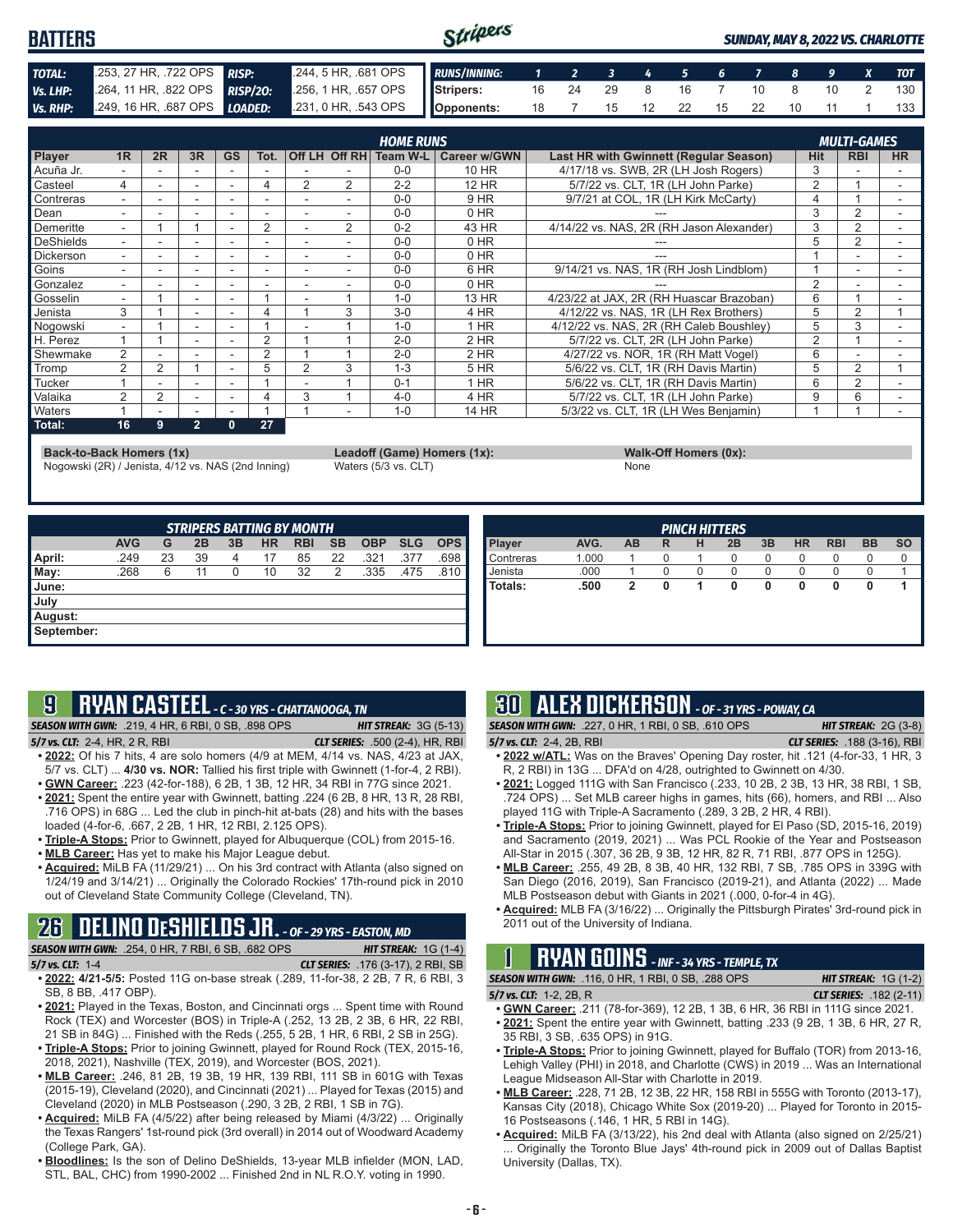## **BATTERS**

### **5 PHIL GOSSELIN** *- INF - 33 YRS - BRYN MAWR, PA*

*SEASON WITH GWN:*.279, 1 HR, 8 RBI, 1 SB, .740 OPS *HIT STREAK:* -1G (0-2) *5/7 vs. CLT:*0-2 (Ejected in 2nd) *CLT SERIES:* .308 (4-13)

- **• 2022: Has reached base safely in 22 of 23G with an at-bat**, posting an 11G on-base streak from 4/5-4/20 (.263, .396 OBP) and 10G on-base streak from 4/22- 5/6 (.326, .362 OBP) ... **4/23 at JAX:** Blasted 2-run HR (1), his first with Gwinnett since 8/25/18 at CLT, went 1-for-4 with season-high 3 RBI.
- **• GWN Career:** .294 (279-for-950), 55 2B, 9 3B, 13 HR, 90 RBI, 8 SB in 259G from 2013-14, 2018, and 2022 ... Set Gwinnett record for single-season batting average in 2014 (.344), earning team MVP and IL Postseason All-Star honors.
- **• 2021:** Spent the entire year with the LA Angels, batting .261 (14 2B, 7 HR, 47 RBI, 4 SB) in 104G ... His 90 hits were an MLB career high.
- **• Triple-A Stops:** In addition to Gwinnett, has also played for Reno (ARI) in 2015, Round Rock (TEX) in 2017, Indianapolis (PIT) in 2017, Louisville (CIN) in 2018, and Lehigh Valley (PHI) in 2019.
- **• MLB Career:** .261, 49 2B, 2 3B, 17 HR, 101 RBI, 11 SB in 463G with Atlanta (2013-15), Arizona (2015-16), Texas (2017), Pittsburgh (2017), Cincinnati (2018), Philadelphia (2019-20), and LA Angels (2021).
- **• Acquired:** MiLB FA (3/19/22) ... Originally the Atlanta Braves' 5th-round pick in 2010 out of the University of Virginia ... Traded to Arizona in the deal that brought in RHP Touki Toussaint (6/20/15).

### **18 GREYSON JENISTA** *- OF - 25 YRS - LAWRENCE, KS*

*SEASON WITH GWN:*.246, 4 HR, 7 RBI, 0 SB, .789 OPS *HIT STREAK:* -1G (0-4)

*5/7 vs. CLT:*0-4 *CLT SERIES:* .167 (2-12)

- **• 2022: 4/7 at MEM:** Tallied his first career Triple-A hit and RBI with a solo homer to deep CF (2-for-4, RBI) ... **4/12 vs. NAS:** Notched his 2nd career multi-homer game (1st in Triple-A) with pair of solo blasts (#3-4, 2-for-3, 2 RBI) ... **4/24-5/5:**  Posted 9G on-base streak (.321, 9-for-28, 1 2B, 8 R, 2 RBI, 8 BB, .459 OBP).
- **• 2021:** Spent the entire year with Double-A Mississippi, batting .216 (7 2B, 2 3B, 19 HR, 45 R, 42 RBI, 7 SB, .808 OPS) in 89G ... Ranked among Double-A South leaders in homers (6th), walks (7th, 51), slugging (10th, .465), and OPS (10th) ... In the Double-A South Championship Series, hit .167 (3 HR, 3 RBI) in 5G ... His solo homer in Game 5 on 9/26 vs. Montgomery was the difference in a 2-1 win.
- **• Triple-A Stops:** Is making his Triple-A debut in 2022. **• MLB Career:** Has yet to make his Major League debut.
- **• Acquired:** Braves' 2nd-round pick in 2018 out of Wichita State University (KS).

### **28 JOHN NOGOWSKI** *- INF - 29 YRS - TALLAHASSEE, FL SEASON WITH GWN:*.194, 1 HR, 10 RBI, 2 SB, .572 OPS *HIT STREAK:* -3G (0-11)

| JLAJUN WHII U                                       |  |  |  |
|-----------------------------------------------------|--|--|--|
| $F/T_{\text{max}}$ $CIT_{\text{max}}$ $\bigcap$ $A$ |  |  |  |

- *5/7 vs. CLT:*0-4 *CLT SERIES:* .000 (0-11)
- **• 2022: 4/12 vs. NAS:** Belted Gwinnett's first homer at Coolray Field this year (2 run), finished 2-for-3 with 2 RBI.
- **• 2021:** Played for 3 different Triple-A Teams (Memphis, Indianapolis, Sacramento) and 2 different MLB teams (St. Louis, Pittsburgh) ... Combined to bat .211 (7 2B, 6 HR, 29 RBI, 6 SB) in 64G in MiLB ... In 52G in MLB, hit .233 (7 2B, 1 HR, 14 RBI).
- **• Triple-A Stops:** Prior to joining Gwinnett, has played for Memphis (STL) in 2019 and 2021, Indianapolis (PIT) in 2021, and Sacramento (SF) in 2021.
- **• MLB Career:** .233, 7 2B, 0 3B, 1 HR, 14 RBI, 0 SB in 52G with St. Louis (2020-21) and Pittsburgh (2021).
- **• Acquired:** Claimed from San Francisco in the 2021 Rule 5 Draft ... Originally the Oakland Athletics' 34th-round pick in 2014 out of Florida State University.

## **7 HERNAN PEREZ** *- INF - 31 YRS - VILLA DE CURA, VENEZUELA*

*SEASON WITH GWN:*.269, 2 HR, 4 RBI, 1 SB, .855 OPS *HIT STREAK:* 1G (1-3)

- *5/7 vs. CLT:*1-3, HR, R, 2 RBI, BB *CLT SERIES:* .200 (3-15), HR, 3 RBI **• 2022:** Played 3G with Tijuana of the Mexican League (.231, 1 2B, 1 HR, 3 RBI) before being signed by Atlanta and joining Gwinnett on 4/29.
- **• 2021:** Made Washington's Opening Day roster, but hit .053 in 10G before being DFA'd on 5/4 ... Signed MiLB deal with Milwaukee on 5/7 ... Played 23G with Nashville (.357, 6 2B, 3 HR, 18 RBI, 4 SB) before being released on 7/4 ... Won MVP of the Venezuela Winter League (.296, 6 HR, 22 RBI in 31G with Aragua).
- **• Triple-A Stops:** Prior to joining Gwinnett, has played for Toledo (DET, 2013-14), Colorado Springs (MIL, 2016), San Antonio (MIL, 2019), and Nashville (MIL, 2021) ... Won IL Player of the Week once with the Mud Hens (6/16/14).
- **• MLB Career:** .250, 74 2B, 11 3B, 45 HR, 180 RBI, 69 SB, .662 OPS in 651G with Detroit (2012-15), Milwaukee (2015-19), Chicago Cubs (2020), and Washington (2021) ... Played in 13 MLB Postseason games with Detroit (2013-14) and Milwaukee (2018), batting .188 (3-for-16, 2 2B, 2 RBI, 2 SB).
- **• Acquired:** MiLB FA (4/28/22) ... Originally signed by the Detroit Tigers as a NDFA out of Venezuela (5/14/19).

## **8 BRADEN SHEWMAKE** *- INF - 24 YRS - WYLIE, TX*

*SEASON WITH GWN:*.273, 2 HR, 4 RBI, 3 SB, .715 OPS *HIT STREAK:* 2G (2-7)

#### *5/7 vs. CLT:*1-3, R, BB *CLT SERIES:* .167 (2-12)

- **• Prospecting:** Entering 2022, ranked the Braves' No. 6 prospect by MLB.com. **• 2022: 4/5 at MEM:** Went 2-for-4 with a stolen base in his Triple-A debut ... **4/6 at MEM:** Blasted his first career Triple-A homer (solo) in 3-for-5 effort ... **4/27 vs. NOR:** Belted his first Coolray Field homer (solo, #2, 1-for-5, 1 RBI) ... **4/28 vs. NOR:** Notched the 3rd multi-steal game of his career (2 SB, 2-for-4, 2B, R).
- **• 2021:** Spent the entire year with Double-A Mississippi, batting .228 (14 2B, 3 3B, 12 HR, 40 R, 40 RBI, 4 SB, .672 OPS) in 83G ... In the Double-A South Championship Series, hit .100 (2 R, 1 RBI) in 5G ... Named by MiLB.com as a Braves Organization All-Star.
- **• Triple-A Stops:** Is making his Triple-A debut in 2022.
- **• MLB Career:** Has yet to make his Major League debut.
- **• Acquired:** Braves' 1st-round pick (21st overall) in 2019 out of Texas A&M.

# **14 CHADWICK TROMP** *- C - 26 YRS - ORANJESTAD, ARUBA*

*SEASON WITH GWN:*.353, 5 HR, 13 RBI, 0 SB, 1.088 OPS *HIT STREAK:* 9G (13-33) *5/7 vs. CLT:*DNP *CLT SERIES:* .462 (6-13), 4 HR, 9 RBI

- **• 2022: Enters play riding 9G hitting streak (.394, 13-for-33, 2 2B, 4 HR, 12 RBI, 1.235 OPS) and 7G RBI streak (1 game shy of tying club record), both are the longest active streaks in IL** ... **4/5 at MEM:** Tallied Gwinnett's first homer and RBI of the year (solo) in 2-1 loss (2-for-4) ... DFA'd by Atlanta on 4/12, outrighted on 4/19 ... **5/3 vs. CLT:** Notched his 4th career 2-homer game with a pair of 2-run blasts (#2-3), finished with a season-high 4 RBI (2-for-3) ... **5/5 vs. CLT:** Hit 2-out 8th-inning double for GWRBI in 3-2 last-at-bat win.
- **• GWN Career:** .309 (21-for-68), 3 2B, 0 3B, 5 HR, 13 RBI, 0 SB in 19G since 2021.
- **• 2021:** Played 55G with Triple-A Sacramento (.224, 12 2B, 6 HR, 24 RBI) and 9G with San Francisco (.222, 1 HR, 2 RBI) ... DFA'd on 9/18, claimed by Atlanta on 9/21 ... Joined Gwinnett and hit .176 (0 XBH, 0 RBI) in 5G.
- **• Triple-A Stops:** Prior to joining Gwinnett, has played for Louisville (CIN) in 2015 and 2018-19, and Sacramento (SF) in 2021.
- **• MLB Career:** .215, 1 2B, 0 3B, 5 HR, 12 RBI, 0 SB in 33G with San Francisco (2020-21).
- **• Acquired:** Claimed off waivers from San Francisco (9/21/21) ... Originally signed by the Cincinnati Reds as a NDFA (1/24/13) out of Aruba.

## **17 PRESTON TUCKER** *- OF - 31 YRS - TAMPA, FL*

*SEASON WITH GWN:*.324, 1 HR, 9 RBI, 0 SB, .863 OPS *HIT STREAK:* 5G (8-17) *5/7 vs. CLT:*DNP *CLT SERIES:* .462 (6-13), HR, 2 RBI

- **• IL Leaderboard:** Entering 5/8, ranks in batting (11th, .324) and OBP (11th, .407). **• 2022: In 13G since 4/18, batting .375 (18-for-48, 4 2B, 1 HR, 9 R, 8 RBI, .950 OPS)** ... **4/9 at MEM:** In his first affiliated game since 5/7/19 with Triple-A Charlotte, went 2-for-3 (2B, R, RBI) ... **5/6 vs. CLT:** Blasted 1st career homer with Gwinnett in his 36th game with the club (solo, off RHP Davis Martin).
- **• GWN Career:** .289 (37-for-128), 10 2B, 1 3B, 1 HR, 15 RBI in 36G since 2018.
- **• 2021:** Played for Kia of the KBO (.237, 24 2B, 1 3B, 9 HR, 59 RBI in 127G), his 3rd-straight season with the club (hit .284 with 50 HR in 364G from 2019-21).
- **• Triple-A Stops:** Has played for 5 teams in all, including Oklahoma City (HOU, 2014), Fresno (HOU, 2015-17), Gwinnett (ATL, 2018), Louisville (CIN, 2018), and Charlotte (CWS, 2019).
- **• MLB Career:** .222, 38 2B, 1 3B, 23 HR, 68 RBI in 243G with Houston (2015-16), Cincinnati (2018), and Atlanta (.240, 4 HR, 22 RBI in 80G in 2018) ... Played in the 2015 MLB Postseason with Houston (0-for-2 in 3G).
- **• Acquired:** MiLB FA (3/31/22) ... Is 2nd stint with Atlanta (2018) ... Originally the Houston Astros' 7th-round pick in 2012 out of the University of Florida.

# **4 PAT VALAIKA** *- INF - 29 YRS - VALENCIA, CA*

*SEASON WITH GWN:*.283, 4 HR, 21 RBI, 1 SB, .830 OPS *HIT STREAK:* 1G (1-3)

- *5/7 vs. CLT:*1-3, HR, R, RBI, BB *CLT SERIES:* .263 (5-19), 2 HR, 4 RBI **• IL Leaderboard:** Entering 5/8, ranks in doubles (T-8th, 8) and RBI (T-11th, 21).
- **• 2022: In 12G since 4/23, hitting .313 (15-for-48, 5 2B, 2 HR, 12 RBI, .912 OPS)** ... **4/6 at MEM:** Crushed go-ahead 2-run HR (1) in 5-3 win (2-for-5, 2 RBI) ... **4/7 at MEM:** Fell triple shy of the cycle (3-for-4, 2-run HR, 3 RBI) in 5-2 win ... **4/26 vs. NOR:** Hit walk-off sac fly in 9th for 7-6 win (2-for-3, 2 R, RBI).
- **• 2021:** Split year between Baltimore (.201, 8 2B, 5 HR, 25 RBI, 1 SB in 91G) and Triple-A Norfolk (.225, 1 2B, 2 HR, 7 RBI in 22G).
- **• Triple-A Stops:** Prior to joining Gwinnett, has played for Albuquerque (COL) from 2016-19 and Norfolk (BAL) in 2021 ... Was Pacific Coast League All-Star in 2019.
- **• MLB Career:** .221, 34 2B, 1 3B, 30 HR, 92 RBI, 1 SB in 374G with Colorado (2016-19) and Baltimore (2020-21) ... Played in the MLB Postseason with the Rockies in 2017 and 2018 (.500, 1-for-2, 1 2B in 2G).
- **• Acquired:** MiLB FA (3/18/22) ... Originally the Colorado Rockies' 9th-round pick in 2013 out of UCLA.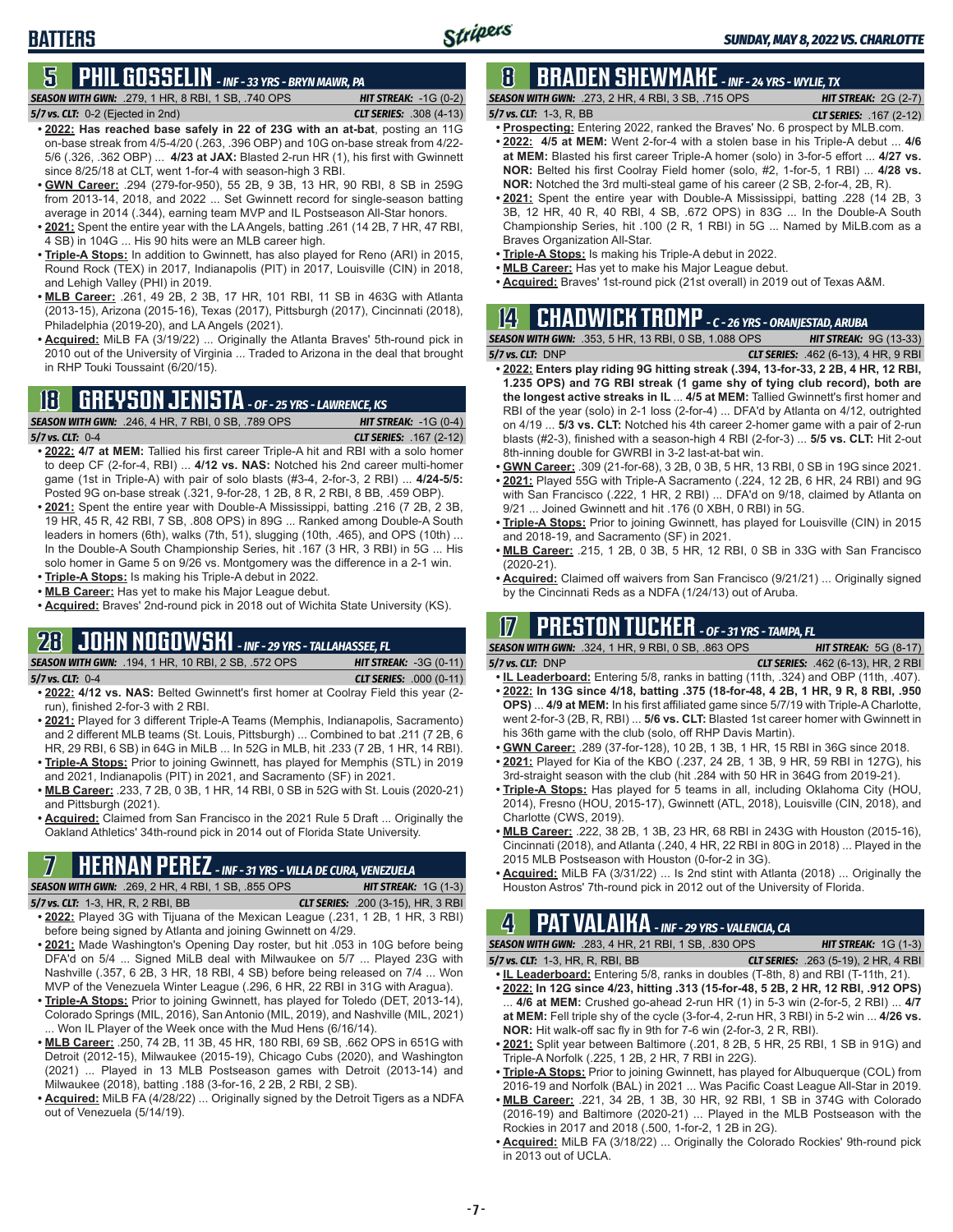**Player Length/Dates** 

# **BATTERS**

# **11 DREW WATERS** *- OF - 23 YRS - ATLANTA, GA*

*SEASON WITH GWN:*.500, 1 HR, 2 RBI, 0 SB, 1.375 OPS *HIT STREAK:* -1G (0-4)

*5/7 vs. CLT:*DNP *CLT SERIES:* .500 (4-8), HR, 2 RBI

- **• Prospecting:** Entering 2022, ranked the Braves' No. 3 prospect by MLB.com. **• 2022:** Began the season on Gwinnett's 7-day Injured List ... Joined High-A Rome for rehab assignment on 4/28 (.364, 4-for-11, 1 2B, 1 HR, 2 RBI in 3G) ... **5/3 vs. CLT:** In his first game off the IL, blasted a leadoff HR (3rd career leadoff HR with GWN) on the game's first pitch and finished 4-for-4 (2 R, 2 RBI).
- **• GWN Career:** .250 (130-for-519), 27 2B, 1 3B, 14 HR, 89 R, 50 RBI, 31 SB in 131G since 2019 ... Also logged 4G in 2019 Playoffs (.188, 1 2B, 1 SB).
- **• 2021:** Spent the entire year with Gwinnett, batting .240 (22 2B, 1 3B, 11 HR, 70 R, 37 RBI, 28 SB) in 103G ... Ranked among Triple-A East leaders in runs (T-4th) and steals (5th) ... Led all Triple-A East hitters in extra-base hits in July with 17 (.301, 11 2B, 1 3B, 5 HR, 23 R, 17 RBI, .924 OPS in 24G) ... Played for the NL Team in the SiriusXM All-Star Futures Game on 7/11 in Denver, CO (1-for-1, BB) ... Received Gwinnett's Community Service Award on 10/2.
- **• MLB Career:** Has yet to make his Major League debut.
- **• Award Winner:** Was the Double-A Southern League's Most Valuable Player and Batting Champion in 2019 (.319, 35 2B, 9 3B, 5 HR, 63 R, 41 RBI, 13 SB in 108G with Mississippi) ... Also earned M-Braves' co-Player of the Year for 2019.
- **• Acquired:** Braves' 2nd-round pick (41st overall) in 2017 out of Etowah High School (Woodstock, GA).

|               | <b>ON-BASE STREAKS (15-PLUS GAMES)</b> |              |
|---------------|----------------------------------------|--------------|
| <b>Player</b> | <b>Length/Dates</b>                    | <b>Stats</b> |
|               |                                        |              |
|               |                                        |              |
|               |                                        |              |
|               |                                        |              |

*HITTING STREAKS (10-PLUS GAMES)*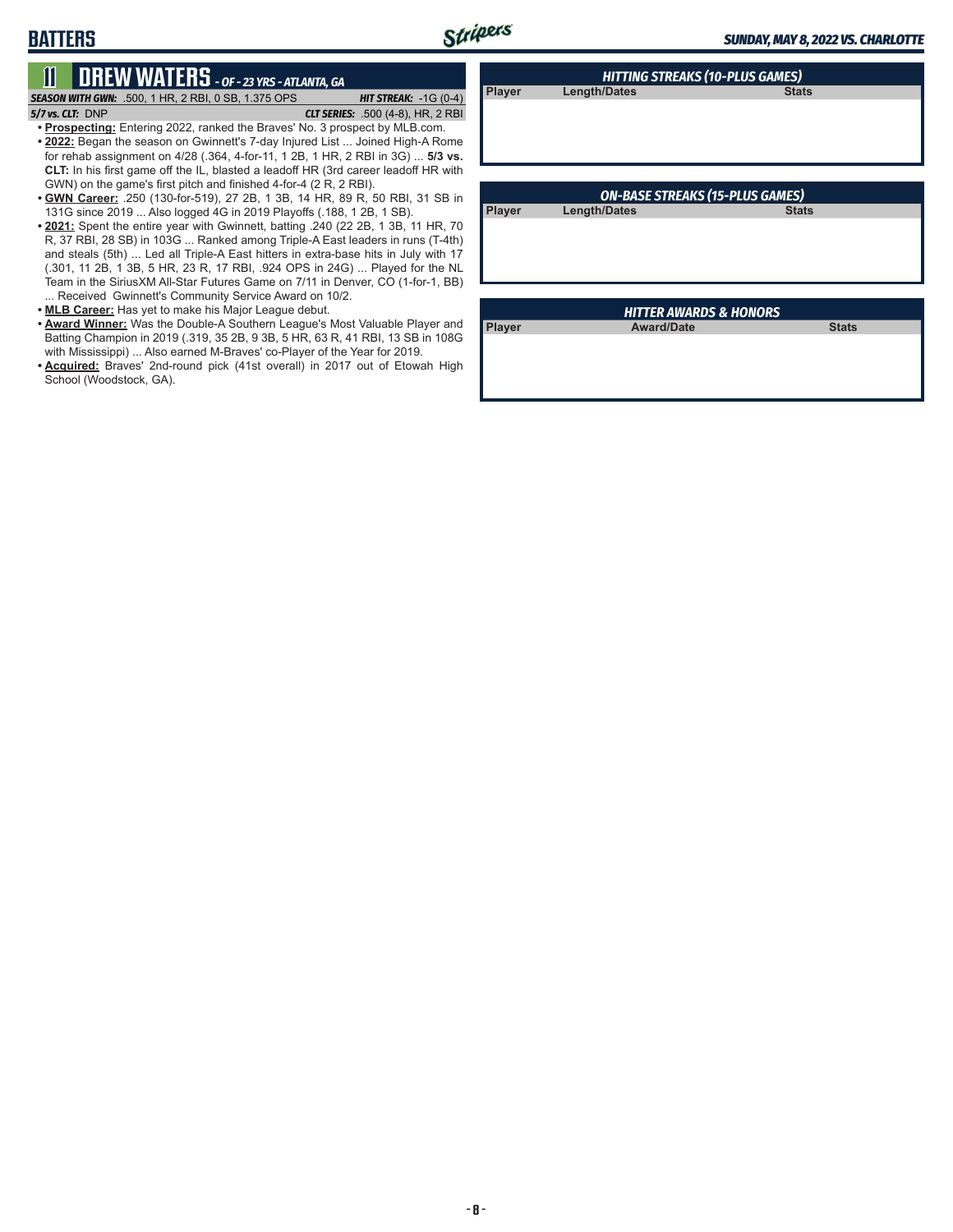### **SEASON SUMMARY**



| <b>HITTING (GAM</b><br><b>OFFENSE:</b><br>Hits<br>Runs<br>Doubles<br>Triples<br>Home Runs<br>Extra-Base Hit<br>Total Bases<br>RBI<br>Strikeouts<br><b>Walks</b><br>Hit-by-Pitch<br>Stolen Bases.<br><b>Caught Stealin</b><br><b>PITCHING (G/</b><br>Innings (Start)<br>Innings (Relief<br><b>PITCHING:</b><br>Strikeouts (Sta<br>Strikeouts (Rel<br>Walks (Start)<br>Walks (Relief)<br>Hits (Start)<br>Hits (Relief)<br>Earned Runs (<br>Earned Runs (<br>Most Home Runs Allowed, Game 3 (5x, last: 5/6 vs. Charlotte)<br>Home Runs (S<br>Home Runs (R<br>Low-Hit 9.0 IP<br>Low-Run 9.0 II<br><b>DEFENSE:</b><br>DEFENSE (G/<br><b>Outfield Assist</b><br>Errors<br>Pickoffs<br><b>Caught Stealin</b><br><b>TEAM MISCELLANEOUS</b><br>Largest Margin of Victory 8 Runs (2x, last: 5/1 vs. Norfolk, 10-2)<br><b>OFFENSIVE (I</b><br>Hitting Streak.<br>On-Base Strea |            |
|---------------------------------------------------------------------------------------------------------------------------------------------------------------------------------------------------------------------------------------------------------------------------------------------------------------------------------------------------------------------------------------------------------------------------------------------------------------------------------------------------------------------------------------------------------------------------------------------------------------------------------------------------------------------------------------------------------------------------------------------------------------------------------------------------------------------------------------------------------------------|------------|
|                                                                                                                                                                                                                                                                                                                                                                                                                                                                                                                                                                                                                                                                                                                                                                                                                                                                     |            |
|                                                                                                                                                                                                                                                                                                                                                                                                                                                                                                                                                                                                                                                                                                                                                                                                                                                                     |            |
|                                                                                                                                                                                                                                                                                                                                                                                                                                                                                                                                                                                                                                                                                                                                                                                                                                                                     |            |
|                                                                                                                                                                                                                                                                                                                                                                                                                                                                                                                                                                                                                                                                                                                                                                                                                                                                     |            |
|                                                                                                                                                                                                                                                                                                                                                                                                                                                                                                                                                                                                                                                                                                                                                                                                                                                                     |            |
|                                                                                                                                                                                                                                                                                                                                                                                                                                                                                                                                                                                                                                                                                                                                                                                                                                                                     |            |
|                                                                                                                                                                                                                                                                                                                                                                                                                                                                                                                                                                                                                                                                                                                                                                                                                                                                     |            |
|                                                                                                                                                                                                                                                                                                                                                                                                                                                                                                                                                                                                                                                                                                                                                                                                                                                                     |            |
|                                                                                                                                                                                                                                                                                                                                                                                                                                                                                                                                                                                                                                                                                                                                                                                                                                                                     |            |
|                                                                                                                                                                                                                                                                                                                                                                                                                                                                                                                                                                                                                                                                                                                                                                                                                                                                     |            |
|                                                                                                                                                                                                                                                                                                                                                                                                                                                                                                                                                                                                                                                                                                                                                                                                                                                                     |            |
|                                                                                                                                                                                                                                                                                                                                                                                                                                                                                                                                                                                                                                                                                                                                                                                                                                                                     |            |
|                                                                                                                                                                                                                                                                                                                                                                                                                                                                                                                                                                                                                                                                                                                                                                                                                                                                     |            |
|                                                                                                                                                                                                                                                                                                                                                                                                                                                                                                                                                                                                                                                                                                                                                                                                                                                                     |            |
|                                                                                                                                                                                                                                                                                                                                                                                                                                                                                                                                                                                                                                                                                                                                                                                                                                                                     |            |
|                                                                                                                                                                                                                                                                                                                                                                                                                                                                                                                                                                                                                                                                                                                                                                                                                                                                     |            |
|                                                                                                                                                                                                                                                                                                                                                                                                                                                                                                                                                                                                                                                                                                                                                                                                                                                                     |            |
|                                                                                                                                                                                                                                                                                                                                                                                                                                                                                                                                                                                                                                                                                                                                                                                                                                                                     |            |
|                                                                                                                                                                                                                                                                                                                                                                                                                                                                                                                                                                                                                                                                                                                                                                                                                                                                     |            |
|                                                                                                                                                                                                                                                                                                                                                                                                                                                                                                                                                                                                                                                                                                                                                                                                                                                                     |            |
|                                                                                                                                                                                                                                                                                                                                                                                                                                                                                                                                                                                                                                                                                                                                                                                                                                                                     |            |
|                                                                                                                                                                                                                                                                                                                                                                                                                                                                                                                                                                                                                                                                                                                                                                                                                                                                     |            |
|                                                                                                                                                                                                                                                                                                                                                                                                                                                                                                                                                                                                                                                                                                                                                                                                                                                                     |            |
|                                                                                                                                                                                                                                                                                                                                                                                                                                                                                                                                                                                                                                                                                                                                                                                                                                                                     |            |
|                                                                                                                                                                                                                                                                                                                                                                                                                                                                                                                                                                                                                                                                                                                                                                                                                                                                     |            |
|                                                                                                                                                                                                                                                                                                                                                                                                                                                                                                                                                                                                                                                                                                                                                                                                                                                                     |            |
|                                                                                                                                                                                                                                                                                                                                                                                                                                                                                                                                                                                                                                                                                                                                                                                                                                                                     |            |
|                                                                                                                                                                                                                                                                                                                                                                                                                                                                                                                                                                                                                                                                                                                                                                                                                                                                     |            |
|                                                                                                                                                                                                                                                                                                                                                                                                                                                                                                                                                                                                                                                                                                                                                                                                                                                                     |            |
|                                                                                                                                                                                                                                                                                                                                                                                                                                                                                                                                                                                                                                                                                                                                                                                                                                                                     |            |
|                                                                                                                                                                                                                                                                                                                                                                                                                                                                                                                                                                                                                                                                                                                                                                                                                                                                     |            |
|                                                                                                                                                                                                                                                                                                                                                                                                                                                                                                                                                                                                                                                                                                                                                                                                                                                                     |            |
|                                                                                                                                                                                                                                                                                                                                                                                                                                                                                                                                                                                                                                                                                                                                                                                                                                                                     |            |
|                                                                                                                                                                                                                                                                                                                                                                                                                                                                                                                                                                                                                                                                                                                                                                                                                                                                     |            |
|                                                                                                                                                                                                                                                                                                                                                                                                                                                                                                                                                                                                                                                                                                                                                                                                                                                                     |            |
|                                                                                                                                                                                                                                                                                                                                                                                                                                                                                                                                                                                                                                                                                                                                                                                                                                                                     |            |
|                                                                                                                                                                                                                                                                                                                                                                                                                                                                                                                                                                                                                                                                                                                                                                                                                                                                     |            |
|                                                                                                                                                                                                                                                                                                                                                                                                                                                                                                                                                                                                                                                                                                                                                                                                                                                                     |            |
|                                                                                                                                                                                                                                                                                                                                                                                                                                                                                                                                                                                                                                                                                                                                                                                                                                                                     |            |
|                                                                                                                                                                                                                                                                                                                                                                                                                                                                                                                                                                                                                                                                                                                                                                                                                                                                     |            |
|                                                                                                                                                                                                                                                                                                                                                                                                                                                                                                                                                                                                                                                                                                                                                                                                                                                                     |            |
|                                                                                                                                                                                                                                                                                                                                                                                                                                                                                                                                                                                                                                                                                                                                                                                                                                                                     | RBI Streak |

**TEAM HIGHS & LOWS**

### **INDIVIDUAL HIGHS & LOWS**

| <b>HITTING (GAME):</b> |  |
|------------------------|--|
|                        |  |
|                        |  |
|                        |  |
|                        |  |
|                        |  |
|                        |  |
|                        |  |
|                        |  |
|                        |  |
|                        |  |
|                        |  |
|                        |  |
|                        |  |

#### **AME):**

#### <u>**AME):**</u>

### **STREAKS**

**LONGEST IN 2022 ONLY):** 

#### **PITCHING (LONGEST IN 2022 ONLY):**

### **LAST TIME IT HAPPENED (GWINNETT REGULAR-SEASON HISTORY)**

#### **TEAM OFFENSE:**

| <u>ILAM VI I LIVUL.</u> |                                                                     |
|-------------------------|---------------------------------------------------------------------|
|                         |                                                                     |
| <b>TEAM PITCHING:</b>   |                                                                     |
| <b>TEAM DEFENSE:</b>    | Turn a Triple Play  6/5/21 vs. Jacksonville (Camargo-Kipnis-Snider) |

## **TEAM MISCELLANEOUS:**<br>18-Run Margin of Victory...

| 21-Run Margin of Defeat…………………………………7/13/12 at Louisville (Lost 1-22) |  |  |
|-----------------------------------------------------------------------|--|--|

| Never                                                                      |
|----------------------------------------------------------------------------|
|                                                                            |
|                                                                            |
|                                                                            |
|                                                                            |
|                                                                            |
|                                                                            |
| Homers, Both Sides of Plate  Drew Waters (5/18/21 at Nashville)            |
|                                                                            |
|                                                                            |
| Back-to-Back-to-Back Homers  Arcia/Camargo/Demeritte (5/8/21 at Charlotte) |
|                                                                            |
|                                                                            |
|                                                                            |
|                                                                            |
|                                                                            |
|                                                                            |
|                                                                            |
|                                                                            |
|                                                                            |
|                                                                            |
|                                                                            |

#### **INDIVIDUAL PITCHING:**

| 9.0-Inning No-Hitter (Solo)Todd Redmond (5/28/10 at Louisville)                |
|--------------------------------------------------------------------------------|
| 9.0-Inning No-Hitter (Comb.) Wooten/Marksberry/Ramirez (6/30/16 at Louisville) |
|                                                                                |
|                                                                                |
|                                                                                |
| 21 Consecutive Saves Converted Jairo Asencio (9/6/09-8/8/11)                   |
| 25.0-Inning Scoreless Streak Stephen Marek, 25.1 IP (6/6/10-8/2/10)            |

Longest Game, Innings .........................................10 (2x, last: 4/23 at Jacksonville) Longest Game, Time ............................................................3:23 (4/10 at Memphis) Longest 9.0-Inning Game, Time ...........................................3:23 (4/10 at Memphis) Shortest 9.0-Inning Game, Time .....................................1:54 (4/19 at Jacksonville) Largest Home Attendance ................................................... 6,234 (4/26 vs. Norfolk) Largest Road Attendance ..............................................9,324 (4/23 at Jacksonville) Longest Total Delay............................................................... 1:29 (4/26 vs. Norfolk) Long Scoring Drought..........................................................29.2 Innings (4/15-4/20) Long Scoreless Streak ..........................................................23.0 Innings (4/28-5/1)